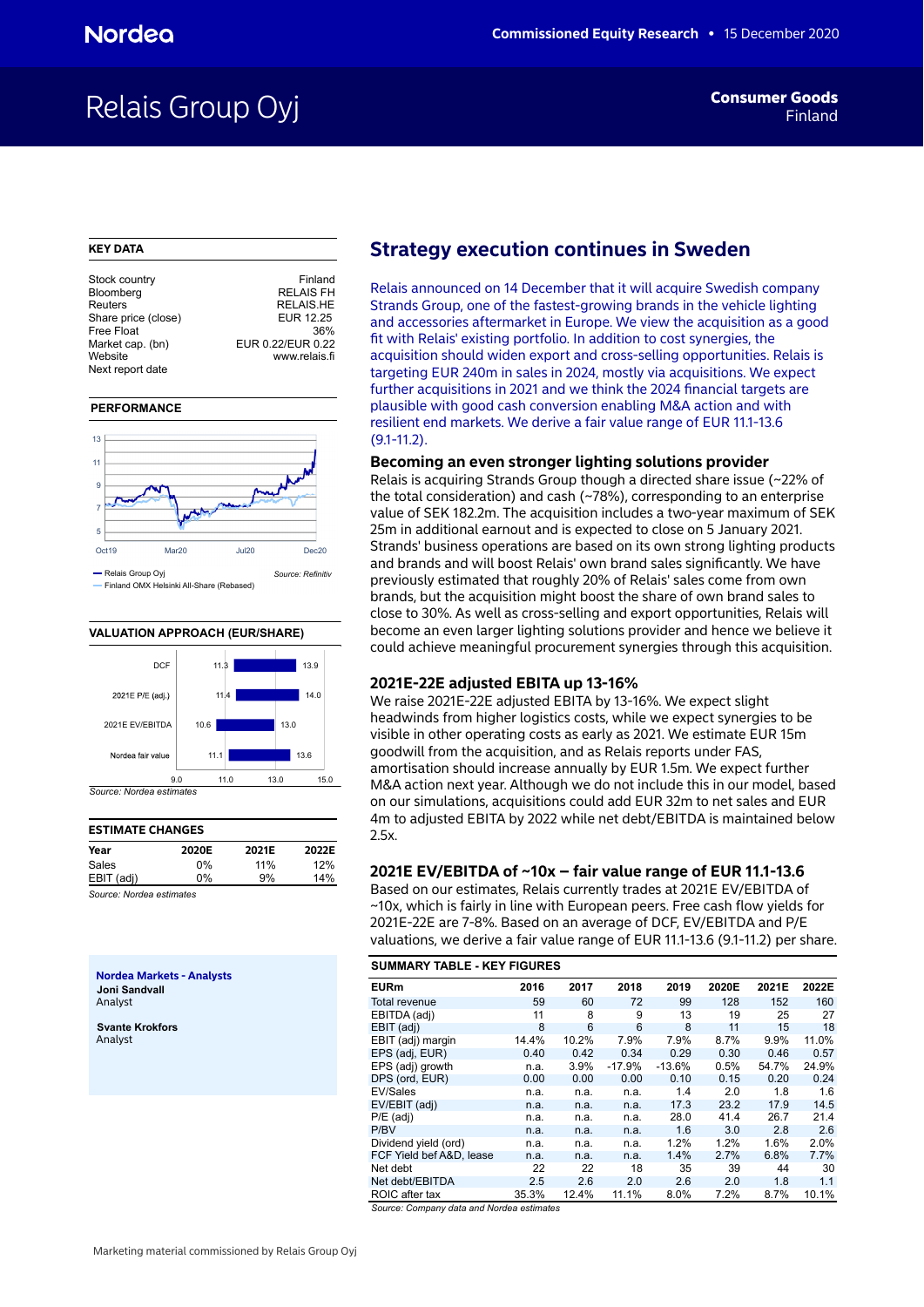# **M&A scenario**

Relais' strategy focuses on high growth via M&A; the company targets one to two acquisitions per year. Due to uncertainty regarding timing, deal size and deal valuation, we do not include M&A in our estimates. We have, however, compiled an M&A scenario in which we simulate how much Relais could potentially grow sales and EBITA via M&A without raising additional equity capital or exceeding its current covenants. The company has indicated that it has a good pipeline of potential bolt-on acquisitions, in addition to the acquisitions during the 2020. With successful M&A execution, we believe Relais could reach net sales of EUR 192m by 2022, while keeping its net gearing around 75%. If the company carries out M&A in line with our simulation, we think a EUR 240m top-line target by 2024 is achievable.

The EUR 20m raised in the IPO strengthened Relais' balance sheet substantially

### **Additional debt of EUR 40m in 2021-22 for M&A**

After taking in EUR 20m in equity in its IPO in 2019, Relais has a strong balance sheet with net gearing of 54% and cash of EUR 26m at the end of H1 2020. We believe the company could raise additional debt of EUR 40m in 2021-22 (EUR 20m in 2021-22) for M&A, while keeping its year-end net gearing at around 75%. Without new debt or acquisitions, we think Relais could deleverage its balance sheet to a net gearing of ~35% by 2022.



With fully debt-financed M&A, Relais would raise its net gearing to around 75% in 2021E-22E

*Source: Company data and Nordea estimates*

# **With successful M&A, net sales could reach EUR 192m by 2022**

Assuming deal EV/EBITA multiples of 8x, M&A could increase the company's EBITA by EUR ~4m in 2022. We assume the acquired companies have an EBITA margin of 12%, implying Relais could gain additional sales of EUR 32m by 2022 based on our M&A assumptions. We estimate that Relais could realise cost synergies of EUR ~0.6m in 2022, assuming synergies of 4% of the acquired companies' sales spread over two years (2% in year one and 2% in year two). Our estimate does not include any costs related to the acquisitions, such as advisory fees or restructuring costs. We assume that M&A actions would be equally divided over the year, ie we model the acquisition happening in the middle of the year.

We note that our assumptions are on the conservative side when considering the latest acquisitions, and we think larger targets would command slightly higher multiples. Relais made two acquisitions in H1, of which SEC Scandinavia was acquired at  $\sim$  5.5x EV/EBITDA and TD Tunga Delar at around 7x, while the EV/EBITDA multiple for Strands Group is 7.3x when using 2020E EBITDA of SEK 25m. Although Relais has not disclosed any direct cost synergies, we expect the relative share of employee benefits and other costs to decrease.

Relais could increase net sales by around EUR 32m by 2022 with acquisitions and without stretching its balance sheet too much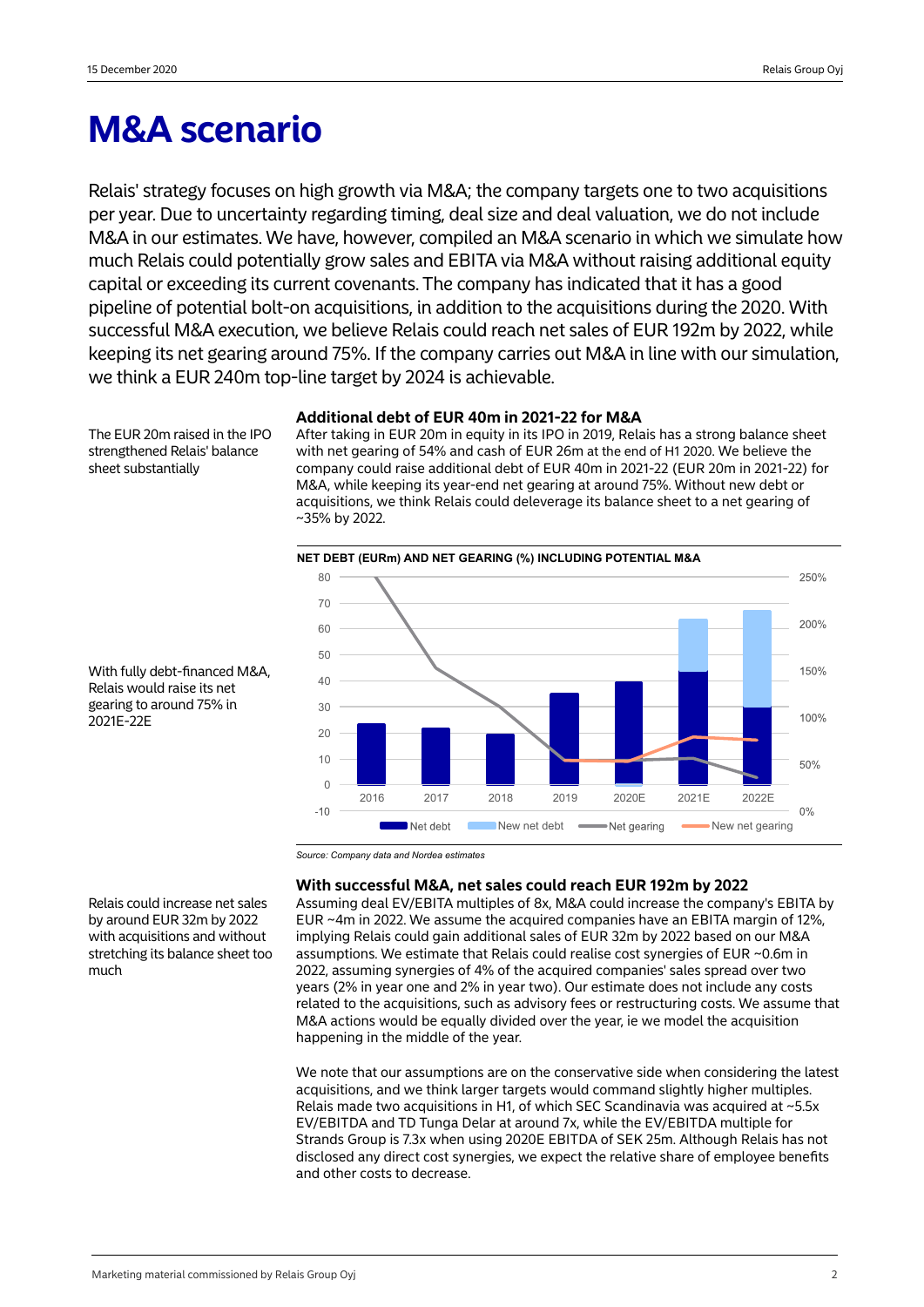





*Source: Company data and Nordea estimates*

In our illustrative assumptions, acquisitions are financed with debt. We assume 50% of the deal value to be goodwill, which is amortised over ten years. The depreciation level is set to 0.5% of net sales and we use 3% interest rate and 21% tax rate assumptions.

| <b>ILLUSTRATIVE M&amp;A SCENARIO</b>     |       |       |       |       |       |       |       |
|------------------------------------------|-------|-------|-------|-------|-------|-------|-------|
| <b>Current estimates, EURm</b>           | 2016  | 2017  | 2018  | 2019  | 2020E | 2021E | 2022E |
| <b>Sales</b>                             | 59    | 60    | 72    | 99    | 128   | 152   | 160   |
| EBITA adj.                               | 10.2  | 8.1   | 8.4   | 13.0  | 18.8  | 24.1  | 26.7  |
| -margin %                                | 17.3% | 13.4% | 11.6% | 13.1% | 14.7% | 15.8% | 16.7% |
| Cash                                     | 0.8   | 1.5   | 2.3   | 29.6  | 22.5  | 9.9   | 18.7  |
| Equity                                   | 9.0   | 14.2  | 17.2  | 63.7  | 73.2  | 79.2  | 86.5  |
| Net debt                                 | 23.3  | 21.6  | 19.2  | 34.7  | 39.3  | 44.3  | 30.6  |
| Net gearing                              | 257%  | 152%  | 112%  | 54%   | 54%   | 56%   | 35%   |
| Deal(s) size                             |       |       |       |       |       | 20    | 20    |
| EV/EBITA assumption, x                   |       |       |       |       |       | 8x    | 8x    |
| EV/Sales assumption, x                   |       |       |       |       |       | 1.0x  | 1.0x  |
|                                          |       |       |       |       |       |       |       |
|                                          |       |       |       |       |       | 2021E | 2022E |
| Cumulative sales increase from M&A       |       |       |       |       |       | 10.4  | 32.3  |
| Cumulative EBITA increase from M&A       |       |       |       |       |       | 1.3   | 4.0   |
| - margin %                               |       |       |       |       |       | 12%   | 12%   |
| Cumulative potential synergies           |       |       |       |       |       | 0.2   | 0.6   |
| % of sales                               |       |       |       |       |       | 2%    | 2%    |
| Cash increase                            |       |       |       |       |       | 0.9   | 2.8   |
| New estimates after additional M&A, EURm |       |       | 2018  | 2019  | 2020E | 2021E | 2022E |
| Sales, EURm                              |       |       | 72    | 99    | 128   | 163   | 192   |
| EBITA, EURm                              |       |       | 8.4   | 13.0  | 18.8  | 25.6  | 31.4  |
| -margin %                                |       |       | 11.6% | 13.1% | 14.7% | 15.7% | 16.3% |
|                                          |       |       |       |       |       |       |       |
| Cash                                     | 0.8   | 1.5   | 2.3   | 29.6  | 22.5  | 10.8  | 22.4  |
| Equity                                   | 9.0   | 14.2  | 17.2  | 63.7  | 73.2  | 79.6  | 87.7  |
| Net debt                                 | 23.3  | 21.6  | 19.2  | 34.7  | 39.2  | 63.4  | 66.8  |
| Net gearing                              | 257%  | 152%  | 112%  | 54%   | 54%   | 80%   | 76%   |
| EBITDA adj.                              | 10.6  | 8.3   | 8.7   | 13.3  | 19.2  | 26.2  | 32.2  |
| ND/EBITDA                                | 2.2x  | 2.6x  | 2.2x  | 2.6x  | 2.0x  | 2.4x  | 2.1x  |

*Source: Company data and Nordea estimates*

# **Implicit EUR 240m target in net sales by 2024**

Relais' target is to double its net sales from the pro forma 2018 level of EUR 119m, indicating around EUR 240m sales, which we find plausible if the company can execute in line with our simulation. Given strong cash flow generation, we think the company could spend more on acquisitions in 2023E-24E (EUR 30m annually) while maintaining net debt/EBITDA at around 2x.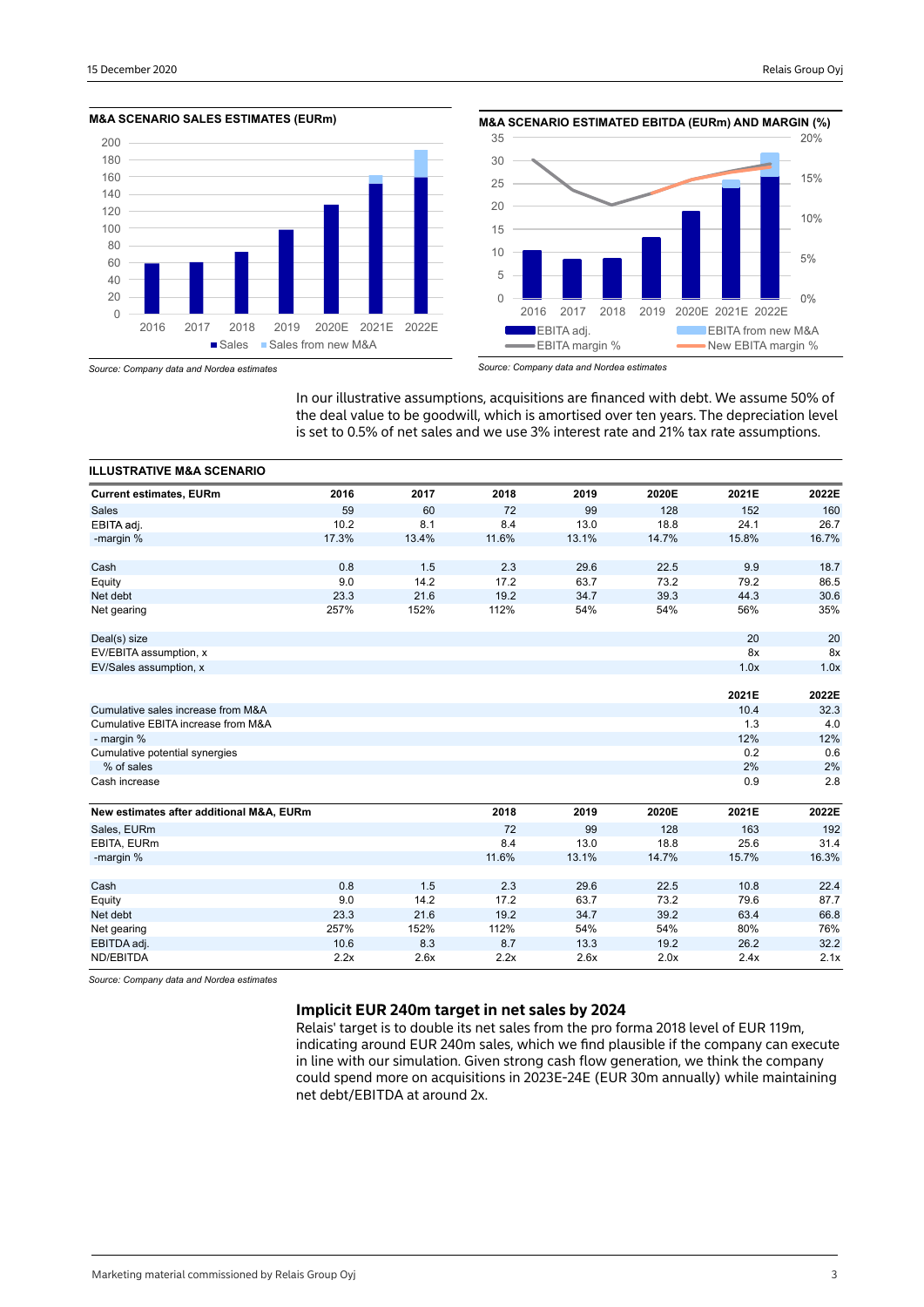# **Estimate revisions and financial targets**

# **Guidance for 2020**

Relais withdrew its financial guidance on 26 March amid COVID-19 and currently does not have guidance for 2020. Previously, the guidance for 2020 indicated clearly increasing net sales and operating profit excluding amortisation of goodwill.

We would be surprised if the company were to reinstate its positive guidance for 2020 at short notice.

### **Estimate revisions**

We make the following revisions to our estimates. We raise our top-line estimates by 11-12% and adjusted EBITA estimates by 13-16% for 2021-22. We maintain our DPS estimates but see upside to our estimates if the company can renegotiate its financing agreement which currently caps dividends to EUR 4m annually.

#### **ESTIMATE REVISIONS**

|                     |                      | <b>New estimates</b> |       |       |                      | Old estimates |       |       | Difference %         |                   |                   |                   |
|---------------------|----------------------|----------------------|-------|-------|----------------------|---------------|-------|-------|----------------------|-------------------|-------------------|-------------------|
| <b>EURm</b>         | H <sub>2</sub> 2020E | 2020E                | 2021E | 2022E | H <sub>2</sub> 2020E | 2020E         | 2021E | 2022E | H <sub>2</sub> 2020E | 2020E             | 2021E             | 2022E             |
| <b>Sales</b>        | 68.7                 | 128                  | 152   | 160   | 68.7                 | 128           | 137   | 142   | $0\%$                | $0\%$             | 11%               | 12%               |
| Gross profit        | 23.6                 | 44                   | 52    | 55    | 23.6                 | 44            | 47    | 49    | 0%                   | $0\%$             | 11%               | 12%               |
| Gross margin        | 34.3%                | 34.4%                | 34.3% | 34.6% | 34.3%                | 34.4%         | 34.5% | 34.6% | 0.0 <sub>pp</sub>    | 0.0 <sub>pp</sub> | $-0.2$ pp         | 0.0 <sub>pp</sub> |
| Adj. EBITA          | 11.3                 | 18.8                 | 24.1  | 26.7  | 11.3                 | 18.8          | 21.4  | 23.1  | 0%                   | 0%                | 13%               | 16%               |
| Adj. EBITA margin   | 16.4%                | 14.7%                | 15.8% | 16.7% | 16.4%                | 14.7%         | 15.6% | 16.3% | 0.0 <sub>pp</sub>    | 0.0 <sub>pp</sub> | 0.2 <sub>pp</sub> | 0.5 <sub>pp</sub> |
| <b>EBITA</b>        | 11.3                 | 18.8                 | 24.1  | 26.7  | 11.3                 | 18.8          | 21.4  | 23.1  | $0\%$                | 0%                | 13%               | 16%               |
| <b>EBITA</b> margin | 16.4%                | 14.7%                | 15.8% | 16.7% | 16.4%                | 14.7%         | 15.6% | 16.3% | 0.0 <sub>pp</sub>    | 0.0 <sub>pp</sub> | 0.2 <sub>pp</sub> | 0.5 <sub>pp</sub> |
| <b>EBIT</b>         | 7.5                  | 11.1                 | 15.0  | 17.6  | 7.5                  | 11.1          | 13.8  | 15.5  | $0\%$                | 0%                | 9%                | 14%               |
| <b>EBIT</b> margin  | 10.9%                | 8.7%                 | 9.9%  | 11.0% | 10.9%                | 8.7%          | 10.1% | 10.9% | 0.0 <sub>pp</sub>    | 0.0 <sub>pp</sub> | $-0.2$ pp         | 0.1 <sub>pp</sub> |
| <b>PTP</b>          | 6.6                  | 8.9                  | 13.3  | 15.9  | 6.6                  | 8.9           | 12.2  | 14.0  | $0\%$                | 0%                | 9%                | 14%               |
| <b>EPS</b>          | 0.24                 | 0.30                 | 0.46  | 0.57  | 0.24                 | 0.30          | 0.44  | 0.52  | $0\%$                | $0\%$             | 4%                | 10%               |
| <b>DPS</b>          |                      | 0.15                 | 0.20  | 0.24  |                      | 0.15          | 0.20  | 0.24  |                      | 0%                | 0%                | 0%                |

*Source: Nordea estimates*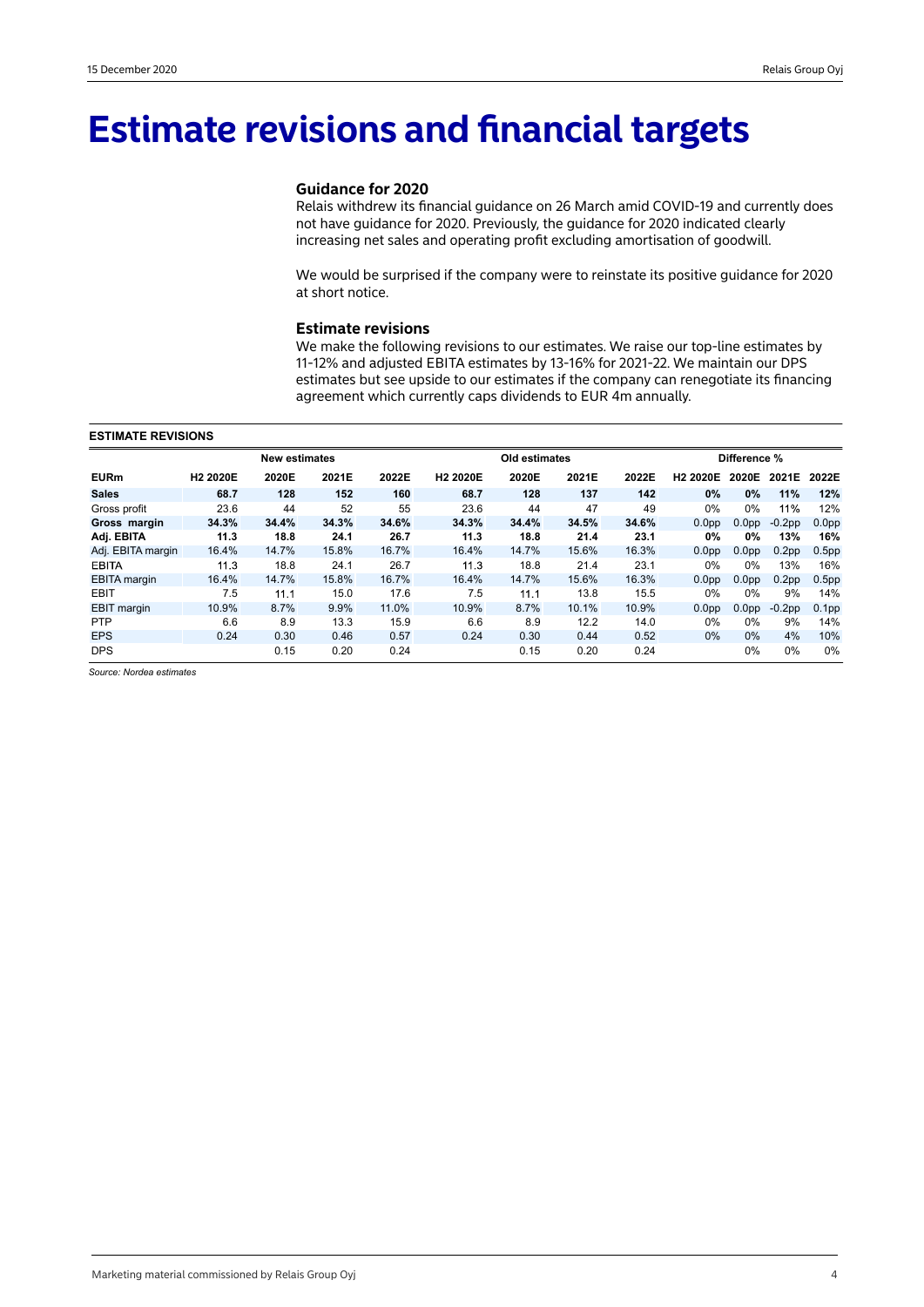# **Valuation**

We value Relais using a variety of methods, including a peer multiples-based valuation and a discounted cash flow (DCF) model. We only include organic growth potential in our valuation approach and exclude any impact of potential future M&A. In our view, Relais has a solid financial position after its IPO in 2019, and we believe the company will use its strong balance sheet to execute its growth strategy, including M&A. Using a combination of valuation methods, we derive a valuation range of EUR 11.1-13.6 per share.

Our valuation does not include M&A

#### **Background**

We acknowledge the company's ambition to continue growing at an accelerated pace, which includes a significant M&A component. Because the potential targets, their sizes and fundamentals are unknown, however, we refrain from including any speculative M&A in our estimates.

We use a range of valuation methods to derive a fair value for Relais. In our analysis, we compare the company to what we consider its most relevant peers, using valuation multiples such as EV/EBITDA and P/E multiples. We also use a standard DCF model. The table below shows the peer group.

| PEER VALUATION TABLE       |      |            |       |       |             |       |       |                |       |       |       |       |
|----------------------------|------|------------|-------|-------|-------------|-------|-------|----------------|-------|-------|-------|-------|
|                            |      | EV / Sales |       |       | EV / EBITDA |       |       | <b>EV/EBIT</b> |       | P/E   |       |       |
|                            | 2019 | 2020E      | 2021E | 2019  | 2020E       | 2021E | 2019  | 2020E          | 2021E | 2019  | 2020E | 2021E |
| Peer group                 |      |            |       |       |             |       |       |                |       |       |       |       |
| Advance Auto Parts Inc     | 1.0x | 1.1x       | 1.0x  | 9.4x  | 9.9x        | 9.3x  | 12.2x | 12.7x          | 11.9x | 17.5  | 18.4  | 16.6  |
| Auto Partner Sa            | 0.8x | 0.7x       | 0.6x  | 9.6x  | 7.1x        | 6.3x  | 14.1x | 8.2x           | 7.3x  | 16.2  |       |       |
| Autozone Inc               | 2.4x | 2.4x       | 2.3x  | 10.8x | 11.2x       | 10.6x | 12.7x | 13.1x          | 12.4x | 16.4  | 16.4  | 14.7  |
| Inter Cars Sa              | 0.5x | 0.5x       | 0.5x  | 9.4x  | 11.8x       | 11.2x | 13.2x | 12.8x          | 14.8x | 14.0  | 11.7  | 10.9  |
| Camping World Holdings Inc | 0.7x | 0.7x       | 0.6x  | 20.3x | 6.9x        | 6.8x  | 23.1x | 7.6x           | 7.6x  |       | 8.3   | 8.2   |
| Dometic Group Ab (Publ)    | 2.3x | 2.5x       | 2.2x  | 13.3x | 15.3x       | 11.6x | 17.9x | 21.7x          | 15.2x | 25.6  | 38.2  | 19.5  |
| <b>Halfords Group Plc</b>  | 0.7x | 0.7x       | 0.7x  | 4.6x  | 7.3x        | 7.8x  | 10.1x | 11.0x          | 12.4x | 7.6   | 9.6   | 10.8  |
| Mekonomen Ab               | 0.8x | 0.8x       | 0.8x  | 6.3x  | 6.4x        | 5.7x  | 11.5x | 12.3x          | 10.5x | 9.0   | 9.9   | 7.9   |
| O'Reilly Automotive Inc    | 3.2x | 3.1x       | 3.0x  | 14.9x | 13.1x       | 13.6x | 17.0x | 14.7x          | 15.4x | 23.0  | 19.3  | 19.4  |
| Thule Group Ab             | 4.6x | 4.2x       | 4.0x  | 23.6x | 19.6x       | 19.0x | 26.3x | 21.6x          | 20.9x | 34.1  | 28.2  | 27.5  |
|                            |      |            |       |       |             |       |       |                |       |       |       |       |
| Peer group average         | 1.7x | 1.7x       | 1.6x  | 12.2x | 10.9x       | 10.2x | 15.8x | 13.6x          | 12.8x | 18.2  | 17.8  | 15.1  |
| Peer group median          | 0.9x | 0.9x       | 0.9x  | 10.2x | 10.5x       | 10.0x | 13.6x | 12.7x          | 12.4x | 16.4x | 16.4x | 14.7x |
|                            |      |            |       |       |             |       |       |                |       |       |       |       |
| US peers' average          | 1.8x | 1.8x       | 1.8x  | 13.9x | 10.2x       | 10.1x | 16.3x | 12.0x          | 11.8x | 19.0x | 15.6x | 14.7x |
| European peers' average    | 1.6x | 1.6x       | 1.5x  | 11.1x | 11.3x       | 10.3x | 15.5x | 14.6x          | 13.5x | 17.7x | 19.5x | 15.3x |

*Source: Refinitiv*

# **EV/EBITDA-based valuation of EUR 10.6-13.0 per share**

Based on our EUR 24.7m EBITDA estimates for 2021 and an accepted valuation multiple range of 9.2-10.8x (midpoint: 10.0x), we arrive at a fair value range of EUR 10.6-13.0 per share for Relais. We believe that the European peers' valuation multiples are more relevant, as these companies operate closer to the relevant markets for Relais. The profitability and growth profiles of European peers also more closely resemble that of Relais, in our view.

# **P/E-based valuation of EUR 11.4-14.0 per share**

Using our EUR 1.02 amortisation-adjusted EPS estimate for 2021, we arrive at a fair value range of EUR 11.4-14.0 per share using P/E multiples of 11.3-13.8x (midpoint: 12.5x).

# **What if Relais achieves its top-line target by 2024?**

Relais targets doubled net sales by 2024. If the company achieves sales of EUR 240m in 2024 with an EBITDA margin of 16.5% (EUR 39.6m) and with 2024 net debt of EUR 83m, we calculate an equity value of EUR 16.3 per share when using an EV/EBITDA multiple of 9.2x; discounted to the end of 2020, this equals EUR 11.7. Based on similar assumptions but using the upper-end of our accepted valuation multiple range (10.8x), the equity value would be as high as EUR 20.2 per share, which discounted to the end of 2020 equals EUR 14.5.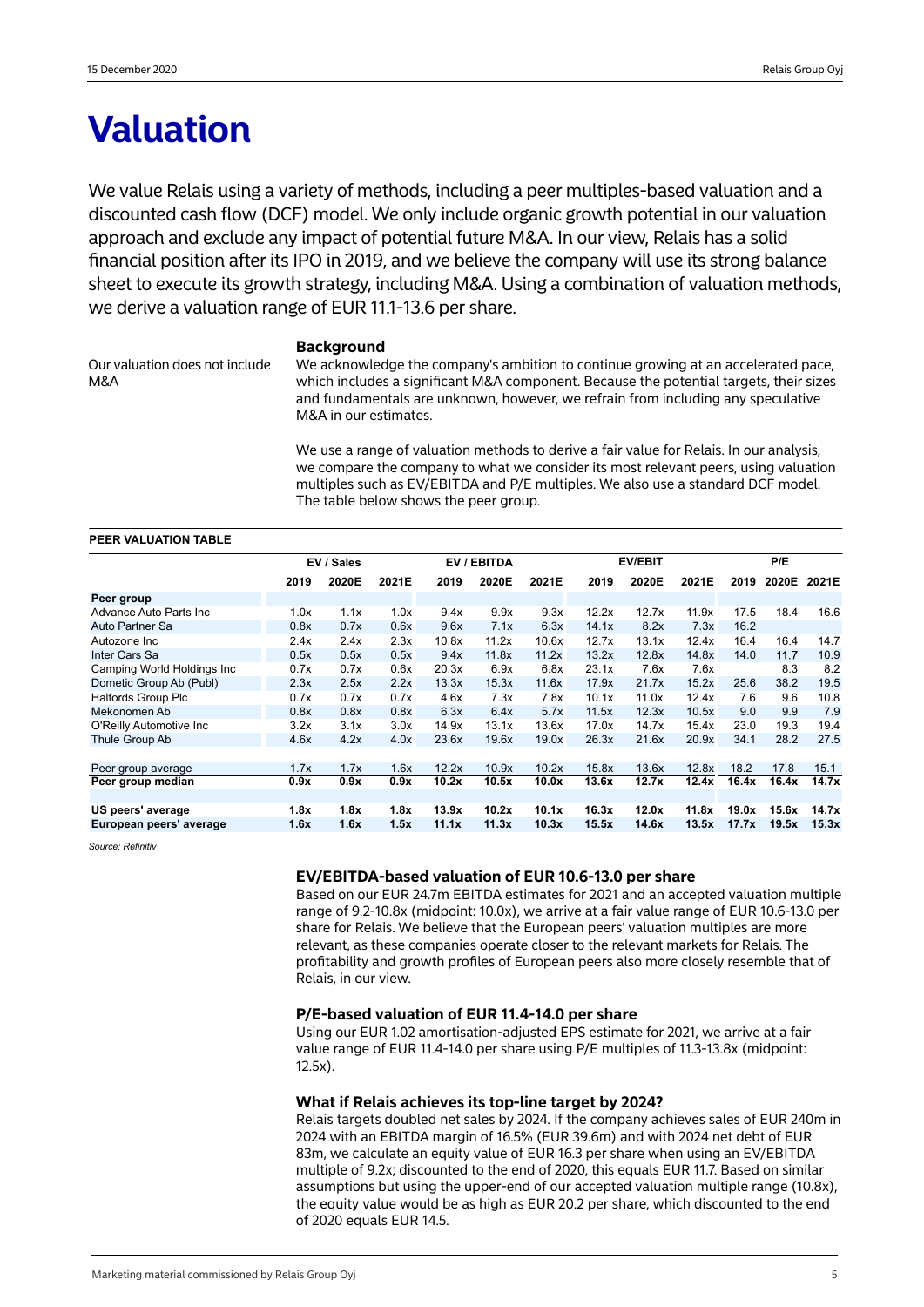### **DCF model**

A discounted cash flow (DCF) model is one of the most common ways to evaluate the intrinsic value of a business, so we also use this method to estimate the value of Relais. A DCF model discounts the value of all future cash flows to their present value using the weighted cost of capital (WACC). WACC takes into account the expected returns for both equity shareholders and bondholders of a company. A DCF valuation can be described by the following steps:

- · Discount a company's free cash flows at WACC to derive the total company's enterprise value (EV).
- $\bullet$  Identify which parts of the total enterprise value are related to debt holders and non-equity claims.
- $\bullet$  Deduct all components that are not related to the equity holders' claim to derive the equity value for the company. The equity value is then divided by the number of outstanding shares to determine a DCF-based fair value.

We find DCF to be a good valuation method for Relais since it takes into account the fundamental drivers of the company, such as the cost of capital, growth rates, reinvestments rates, etc. The main appeal of a DCF model is that it only takes into account a company's cash flow instead of accounting-based earnings. The main disadvantage is that the model can be relatively sensitive to changes in input values.

#### **DCF-based valuation of EUR 11.3-13.9 per share**

In our DCF model, we value Relais based on the current business, assuming no additional value-adding acquisitions. We also assume a sales CAGR of 6.4% for 2020E-25E, followed by a 2% CAGR in perpetuity, meaning that organic growth is roughly the same as the average rate of inflation. We also assume Relais will gradually improve its profitability level and maintain an adjusted EBIT margin of 13.0% in the long run. We use a 4% cost of debt in our DCF model, as the current level is unlikely to persist in the long term. We also assign a long-term equity weight of 50% in our DCF model.

| <b>WACC COMPONENTS</b>      |              |
|-----------------------------|--------------|
| <b>WACC components</b>      |              |
| Risk-free interest rate     | 2.0%         |
| Market risk premium         | 4.5%         |
| Forward looking asset beta  | nm           |
| Beta debt                   | 0.1          |
| Forward looking equity beta | $2.1 - 1.6$  |
| Cost of equity              | 11.5-9%      |
| Cost of debt                | 4.0%         |
| Tax-rate used in WACC       | 30%          |
| Equity weight               | 50%          |
| <b>WACC</b>                 | $7.1 - 5.9%$ |

| <b>DCF VALUATION</b>             |       |          |               |
|----------------------------------|-------|----------|---------------|
| <b>DCF</b> value                 | Value |          | Per share     |
| <b>NPV FCFF</b>                  |       | 232      | 12.2-14.8     |
| (Net debt)                       |       | $-35$    | $-2.0$        |
| Market value of associates       |       | 0        | 0.0           |
| (Market value of minorities)     |       | 0        | 0.0           |
| Surplus values                   |       | $\Omega$ | 0.0           |
| (Market value preference shares) |       | 0        | 0.0           |
| Share based adjustments          |       | $\Omega$ | 0.0           |
| Other adjustments                |       | O        | 0.0           |
| Time value                       |       | 19       | 1.1           |
| <b>DCF Value</b>                 |       | 195-239  | $11.3 - 13.9$ |

*Source: Nordea estimates*

*Source: Nordea estimates*

| <b>DCF ASSUMPTIONS</b>            |           |         |         |         |         |          |       |
|-----------------------------------|-----------|---------|---------|---------|---------|----------|-------|
| Averages and assumptions          | 2020-25   | 2026-30 | 2031-35 | 2036-40 | 2041-45 | 2046-50  | Sust. |
| Sales growth, CAGR                | 6.4%      | 2.0%    | 2.0%    | 2.0%    | 2.0%    | 2.0%     |       |
| EBIT-margin, excluding associates | 11.8%     | 13.0%   | 13.0%   | 13.0%   | 13.0%   | 4.3%     |       |
| Capex/depreciation, x             | 0.0       | 0.2     | 1.0     | 1.0     | 1.0     | 1.0      |       |
| Capex/sales                       | 0.3%      | 0.3%    | 0.3%    | 0.3%    | 0.3%    | 0.3%     |       |
| NWC/sales                         | 37%       | 37%     | 37%     | 37%     | 37%     | 37%      |       |
| FCFF. CAGR                        | $-225.8%$ | 3.3%    | 2.0%    | 2.0%    | 2.0%    | $-23.5%$ | 20%   |

*Source: Nordea estimates*

#### **DCF valuation sensitivity**

To test the robustness of our base-case scenario, we perform a sensitivity analysis by varying our EBIT margin, sales growth, and WACC assumptions. We note that the DCFderived fair value is especially sensitive to WACC assumptions, implying that changes in the company's risk profile could significantly impact the fair value assessment in either direction.

When we use sensitivities of ±0.5 pp for WACC, ±0.5 pp for sales growth and ±0.5 for the EBIT margin , our DCF model gives us a value range of EUR 11.0-14.5 per share.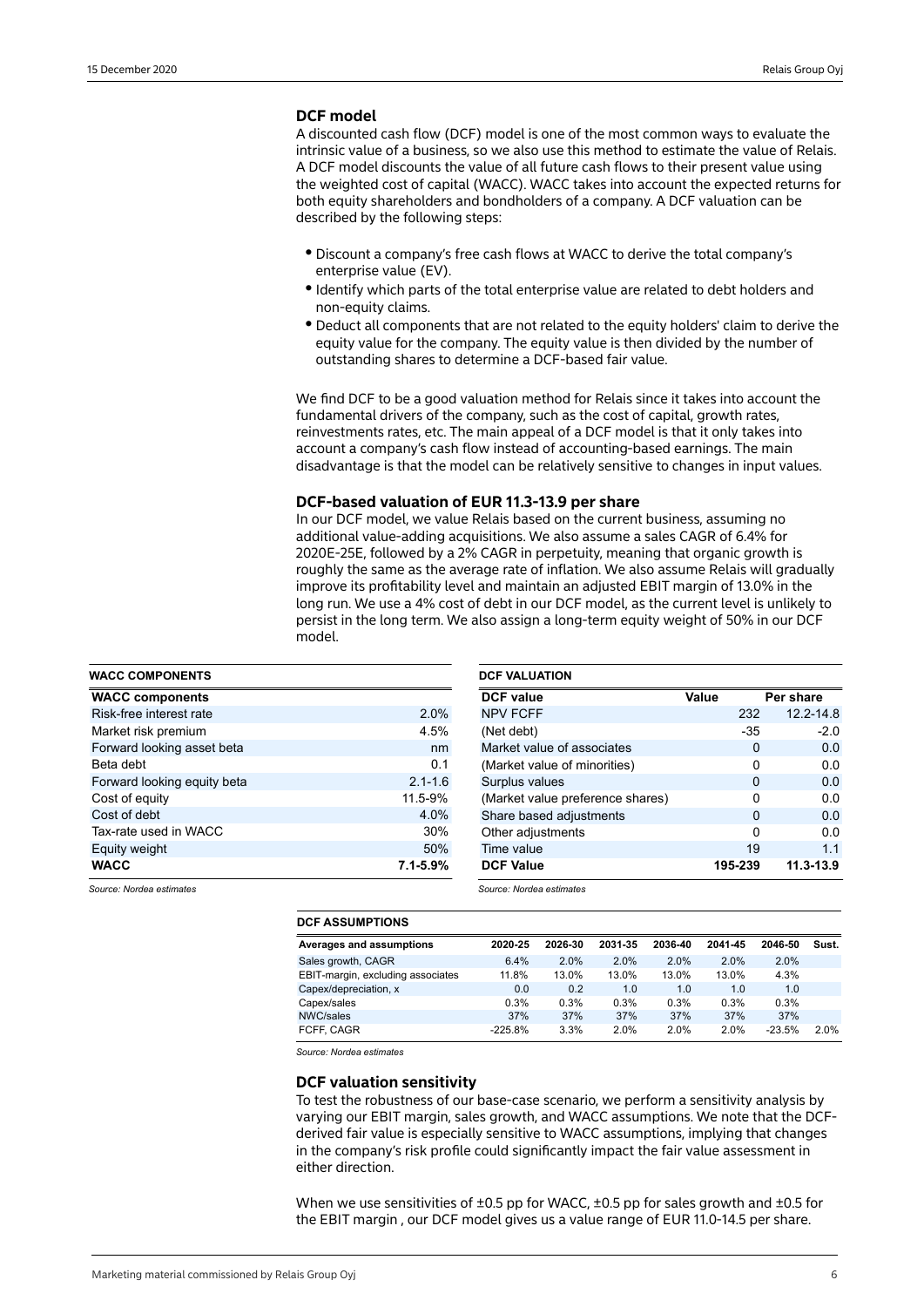| <b>SENSITIVITY OF OUR DCF MODEL</b> |           |          |           |                     |           |        |
|-------------------------------------|-----------|----------|-----------|---------------------|-----------|--------|
|                                     |           |          |           | <b>WACC</b>         |           |        |
|                                     |           | 5.5%     | 6.0%      | 6.5%                | 7.0%      | 7.5%   |
|                                     | +1.0pp    | 16.1     | 15.2      | 13.8                | 12.6      | 11.5   |
| <b>EBIT margin</b>                  | $+0.5$ pp | 16.1     | 14.5      | 13.2                | 12.0      | 11.1   |
| change                              |           | 15.3     | 13.8      | 12.6                | 11.5      | 10.6   |
|                                     | $-0.5$ pp | 14.5     | 13.2      | 12.0                | 11.0      | 10.2   |
|                                     | $-1.0pp$  | 13.7     | 12.5      | 11.4                | 10.5      | 9.7    |
|                                     |           |          |           | <b>WACC</b>         |           |        |
|                                     |           | 5.5%     | 6.0%      | 6.5%                | 7.0%      | 7.5%   |
|                                     | +1.0pp    | 16.5     | 14.8      | 13.4                | 12.2      | 11.2   |
| Sales growth                        | $+0.5$ pp | 15.9     | 14.3      | 13.0                | 11.9      | 10.9   |
| change                              |           | 15.3     | 13.8      | 12.6                | 11.5      | 10.6   |
|                                     | $-0.5$ pp | 14.8     | 13.4      | 12.3                | 11.2      | 10.4   |
|                                     | $-1.0pp$  | 14.3     | 13.0      | 11.9                | 11.0      | 10.1   |
|                                     |           |          |           |                     |           |        |
|                                     |           |          |           | Sales growth change |           |        |
|                                     |           | $-1.0pp$ | $-0.5$ pp |                     | $+0.5$ pp | +1.0pp |
|                                     | +1.0pp    | 12.9     | 13.3      | 13.8                | 14.2      | 14.7   |
| <b>EBIT margin</b>                  | $+0.5$ pp | 12.4     | 12.8      | 13.2                | 13.6      | 14.1   |
| change                              |           | 11.9     | 12.3      | 12.6                | 13.0      | 13.4   |
|                                     | $-0.5$ pp | 11.4     | 11.7      | 12.0                | 12.3      | 12.7   |
|                                     | $-1.0pp$  | 10.9     | 11.2      | 11.4                | 11.7      | 12.0   |

*Source: Nordea estimates*

# **Valuation conclusion**

Assuming that Relais can deliver revenue growth and an operating profit margin in line with our expectations, we estimate a fair value range of EUR 11.1-13.6 per share based on our different valuation approaches. This valuation range is represented as the red lines in the chart below.





*Source: Nordea estimates*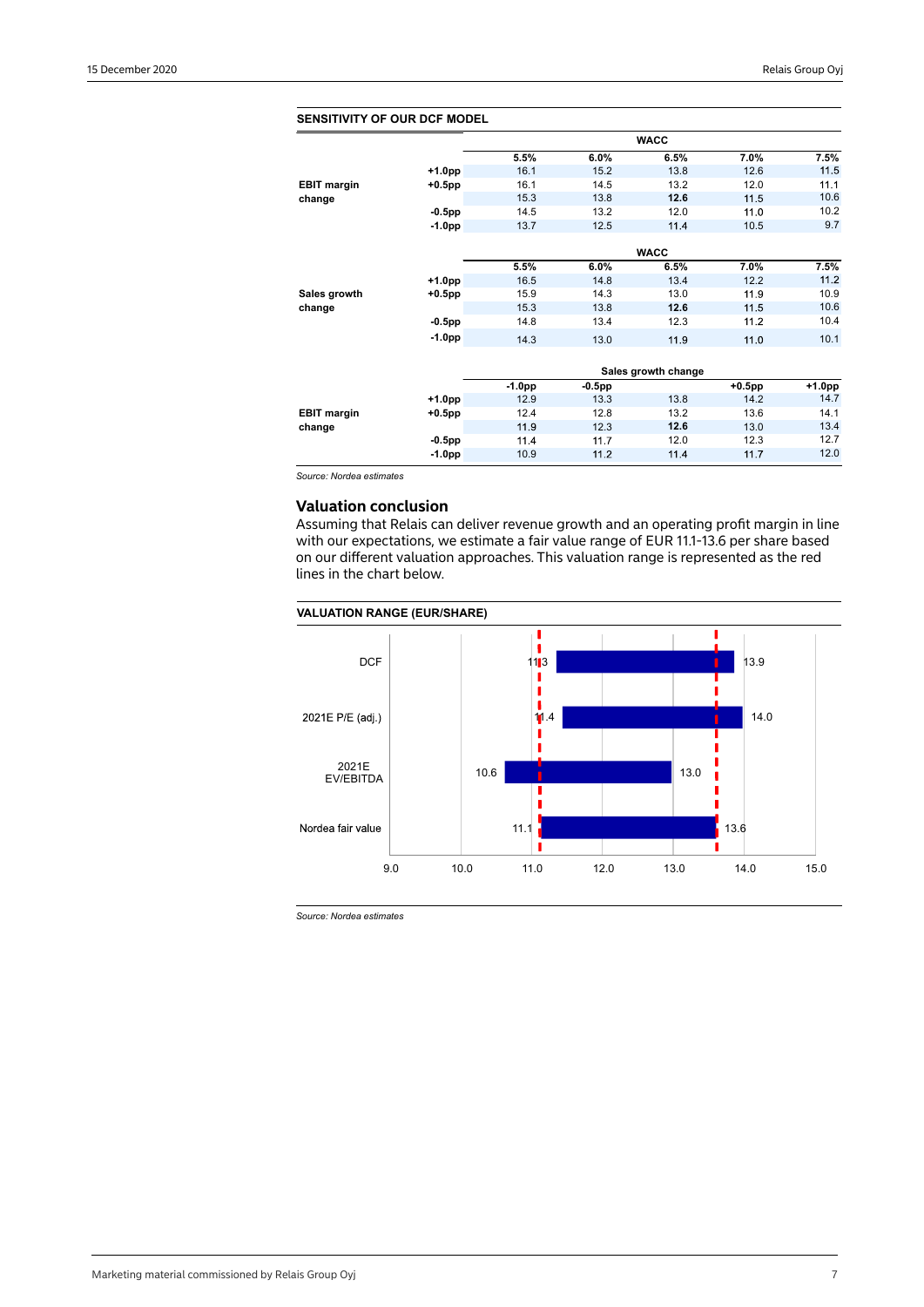# **Peers**

We mainly use European and US automobile spare parts distributors in our peer group for Relais Group.

> For Relais' peer group, we use companies that are engaged mainly in car and spare parts distribution (all except Thule). We include US companies due to the small number of relevant listed European peers. We note that the US peers have traded at higher valuation multiples on average, but currently trade at a slight discount to European peers on EV/EBITDA. US companies trade on average at 2020E-21E EV/EBITDA of 10.1-10.2x versus European peers at 10.3-11.3x. The US companies are on average more profitable than their European counterparts.

| <b>PEER OVERVIEW</b>                                                   |                                |       |                    |       |      |            |       |             |       |       |       |                |       |
|------------------------------------------------------------------------|--------------------------------|-------|--------------------|-------|------|------------|-------|-------------|-------|-------|-------|----------------|-------|
|                                                                        |                                | Price | Mcap               | EV    |      | EV / Sales |       | EV / EBITDA |       |       |       | <b>EV/EBIT</b> |       |
|                                                                        | <b>Country Local EURm EURm</b> |       |                    |       | 2019 | 2020E      | 2021E | 2019        | 2020E | 2021E | 2019  | 2020E          | 2021E |
| Peer group                                                             |                                |       |                    |       |      |            |       |             |       |       |       |                |       |
| Advance Auto Parts Inc.                                                | <b>USA</b>                     | 158   | 8,833              | 8,802 | 1.0x | 1.1x       | 1.0x  | 9.4x        | 9.9x  | 9.3x  | 12.2x | 12.7x          | 11.9x |
| Auto Partner Sa                                                        | Poland                         | 8     | 226                | 261   | 0.8x | 0.7x       | 0.6x  | 9.6x        | 7.1x  | 6.3x  | 14.1x | 8.2x           | 7.3x  |
| Autozone Inc                                                           | <b>USA</b>                     |       | 1155 22.108 25.457 |       | 2.4x | 2.4x       | 2.3x  | 10.8x       | 11.2x | 10.6x | 12.7x | 13.1x          | 12.4x |
| Inter Cars Sa                                                          | Poland                         | 230   | 739                | 1,019 | 0.5x | 0.5x       | 0.5x  | 9.4x        | 11.8x | 11.2x | 13.2x | 12.8x          | 14.8x |
| Camping World Holdings Inc                                             | <b>USA</b>                     | 28    | 2,085              | 3,027 | 0.7x | 0.7x       | 0.6x  | 20.3x       | 6.9x  | 6.8x  | 23.1x | 7.6x           | 7.6x  |
| Dometic Group Ab (Publ)                                                | Sweden                         | 111   | 3,200              | 3.940 | 2.3x | 2.5x       | 2.2x  | 13.3x       | 15.3x | 11.6x | 17.9x | 21.7x          | 15.2x |
| Halfords Group Plc                                                     | UK                             | 262   | 570                | 869   | 0.7x | 0.7x       | 0.7x  | 4.6x        | 7.3x  | 7.8x  | 10.1x | 11.0x          | 12.4x |
| Mekonomen Ab                                                           | Sweden                         | 89    | 492                | 942   | 0.8x | 0.8x       | 0.8x  | 6.3x        | 6.4x  | 5.7x  | 11.5x | 12.3x          | 10.5x |
| O'Reilly Automotive Inc                                                | <b>USA</b>                     |       | 448 26.796 29.352  |       | 3.2x | 3.1x       | 3.0x  | 14.9x       | 13.1x | 13.6x | 17.0x | 14.7x          | 15.4x |
| Thule Group Ab                                                         | Sweden                         | 290   | 2,961              | 3,033 | 4.6x | 4.2x       | 4.0x  | 23.6x       | 19.6x | 19.0x | 26.3x | 21.6x          | 20.9x |
|                                                                        |                                |       |                    |       |      |            |       |             |       |       |       |                |       |
| Peer group average                                                     |                                |       |                    |       | 1.7x | 1.7x       | 1.6x  | 12.2x       | 10.9x | 10.2x | 15.8x | 13.6x          | 12.8x |
| Peer group median                                                      |                                |       |                    |       | 0.9x | 0.9x       | 0.9x  | 10.2x       | 10.5x | 10.0x | 13.6x | 12.7x          | 12.4x |
| US peers' average                                                      |                                |       |                    |       | 1.8x | 1.8x       | 1.8x  | 13.9x       | 10.2x | 10.1x | 16.3x | 12.0x          | 11.8x |
| European peers' average                                                |                                |       |                    |       | 1.6x | 1.6x       | 1.5x  | 11.1x       | 11.3x | 10.3x | 15.5x | 14.6x          | 13.5x |
| Note: closing prices and market capitalisations as of 11 December 2020 |                                |       |                    |       |      |            |       |             |       |       |       |                |       |

*Source: Refinitiv* 

We find it justified that US peers trade at higher average valuation multiples, as they have higher profitability on average with a 2020E-21E EBITDA margin of 16.1-16.4% versus the European peers' average of 12.3-12.6%, although we note recent estimate increases for European peers. US peers are also trading at clearly lower dividend yields. However, the European peers are on average expected to continue showing higher sales growth than the US peers.

#### **PEER GROUP KEY FIGURES**

|                            |       | <b>Sales Growth</b> |         |         |       | <b>EBITDA Margin</b> |       |       |      | Div yield % |       |         |
|----------------------------|-------|---------------------|---------|---------|-------|----------------------|-------|-------|------|-------------|-------|---------|
|                            | 2018  | 2019                | 2020E   | 2021E   | 2018  | 2019                 | 2020E | 2021E | 2018 | 2019        | 2020E | 2021E   |
| Peer group                 |       |                     |         |         |       |                      |       |       |      |             |       |         |
| Advance Auto Parts Inc     | 4.3%  | 5.1%                | $-5.2%$ | 0.7%    | 10.1% | 10.6%                | 10.7% | 11.3% | 0.2% | 0.2%        | 0.6%  | 0.5%    |
| Auto Partner Sa            | 22.9% | 26.0%               | 9.5%    | 22.7%   | 7.8%  | 8.0%                 | 9.9%  | 9.1%  | 0.3% | 0.0%        |       |         |
| Autozone Inc               | 1.1%  | 11.9%               | $-2.5%$ | 3.8%    | 22.2% | 21.7%                | 21.6% | 21.8% | 0.0% | 0.0%        | 0.0%  | $0.0\%$ |
| Inter Cars Sa              | 12.3% | 11.5%               | $-3.2%$ | 3.9%    | 4.9%  | 5.2%                 | 4.3%  | 4.4%  | 0.3% | 0.0%        | 0.0%  | 0.3%    |
| Camping World Holdings Inc | 13.1% | 5.6%                | 2.9%    | 7.9%    | 6.7%  | 3.4%                 | 9.7%  | 9.1%  | 2.3% | 2.3%        | 0.8%  | 1.1%    |
| Dometic Group Ab (Publ)    | 21.2% | $-0.8%$             | $-8.9%$ | 15.0%   | 17.9% | 17.1%                | 16.2% | 18.6% | 2.0% | 1.9%        | 1.4%  | 1.8%    |
| <b>Halfords Group Plc</b>  | 2.1%  | $-0.5%$             | 1.8%    | 0.6%    | 9.4%  | 14.6%                | 8.9%  | 8.3%  | 7.4% | 5.0%        | 0.5%  | 2.3%    |
| Mekonomen Ab               | 21.7% | 47.2%               | 2.4%    | 3.2%    | 9.5%  | 13.5%                | 13.0% | 14.0% | 0.0% | 0.0%        | 0.3%  | 2.5%    |
| O'Reilly Automotive Inc.   | 6.4%  | 11.6%               | 4.5%    | 1.6%    | 21.7% | 21.6%                | 23.5% | 22.3% | 0.0% | 0.0%        | 0.0%  | 0.0%    |
| Thule Group Ab             | 1.1%  | 6.8%                | 9.5%    | 3.3%    | 19.1% | 19.3%                | 21.2% | 21.2% | 2.4% | 2.5%        | 3.5%  | $3.0\%$ |
|                            |       |                     |         |         |       |                      |       |       |      |             |       |         |
| Peer group average         | 10.6% | 12.4%               | 1.1%    | 6.3%    | 12.9% | 13.5%                | 13.9% | 14.0% | 1.5% | 1.2%        | 0.8%  | 1.3%    |
| Peer group median          | 9.3%  | 9.1%                | 2.1%    | $3.5\%$ | 9.8%  | 14.1%                | 11.8% | 12.7% | 0.3% | 0.1%        | 0.5%  | 1.1%    |
|                            |       |                     |         |         |       |                      |       |       |      |             |       |         |
| US peers' average          | 6.2%  | 8.6%                | $-0.1%$ | 3.5%    | 15.2% | 14.3%                | 16.4% | 16.1% | 0.6% | 0.6%        | 0.3%  | $0.4\%$ |
| European peers' average    | 13.5% | 15.0%               | 1.8%    | 8.1%    | 11.4% | 13.0%                | 12.3% | 12.6% | 2.1% | 1.6%        | 1.1%  | 2.0%    |
|                            |       |                     |         |         |       |                      |       |       |      |             |       |         |

*Source: Refinitiv*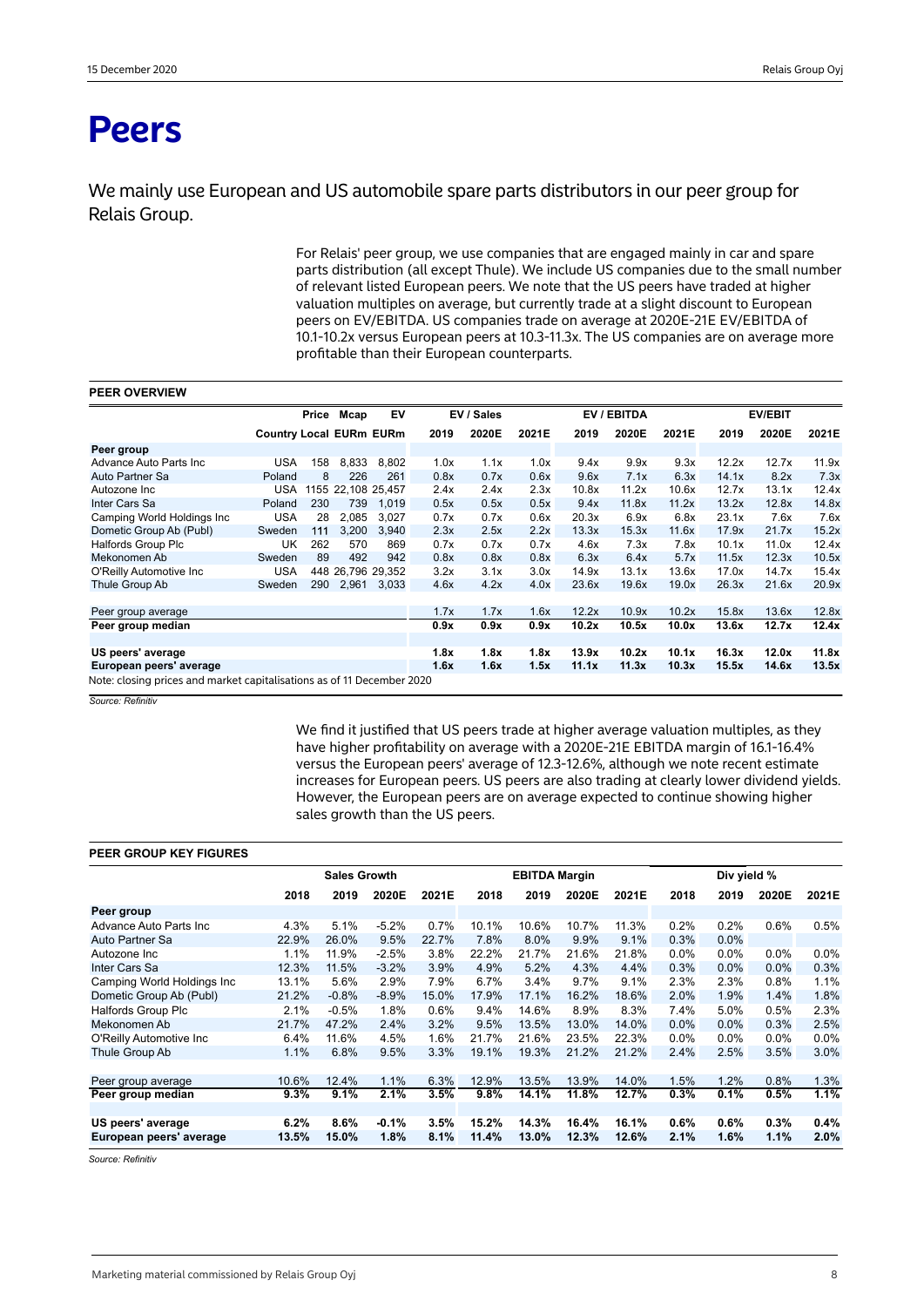# **Detailed estimates**

#### **DETAILED ESTIMATES**

| <b>EURm</b>                                      | H1 19            | H <sub>2</sub> 19 | H1 020           |        | H2 20E H1 21E H2 21E |                  | 2017             | 2018             | 2019             | 2020E            | 2021E            | 2022E  |
|--------------------------------------------------|------------------|-------------------|------------------|--------|----------------------|------------------|------------------|------------------|------------------|------------------|------------------|--------|
| <b>Net sales</b>                                 | 38               | 61                | 59               | 69     | 72                   | 81               | 60               | 72               | 99               | 128              | 152              | 160    |
| Sales growth                                     | 12%              | 58%               | 56%              | 12.2%  | 22%                  | 17%              | 3%               | 20%              | 37%              | 29%              | 19%              | 5%     |
| of which organic                                 | 3%               | 1%                | 3%               | 2%     | 5%                   | 5%               | $-1%$            | 10%              | 2%               | 3%               | 5%               | 5%     |
| of which structural                              | 9%               | 58%               | 54%              | 10%    | 15%                  | 12%              | 3%               | 10%              | 36%              | 26%              | 13%              | 0%     |
|                                                  |                  |                   |                  |        |                      |                  |                  |                  |                  |                  |                  |        |
| Other operating income                           | 0.2              | 0.3               | 0.4              | 0.2    | 0.2                  | 0.2              | 0.2              | 0.4              | 0.5              | 0.6              | 0.4              | 0.4    |
| Materials and services                           | $-25$            | $-41$             | $-39$            | $-45$  | $-47$                | $-53$            | $-40$            | $-48$            | $-66$            | $-84$            | $-100$           | $-105$ |
|                                                  |                  |                   |                  |        |                      |                  |                  |                  |                  |                  |                  |        |
| <b>Gross profit</b>                              | 12.4             | 20.7              | 20.3             | 23.6   | 24.5                 | 27.7             | 20.9             | 24.3             | 33.1             | 43.9             | 52.2             | 55.3   |
| Gross margin %                                   | 32.8%            | 33.8%             | 34.5%            | 34.3%  | 34.2%                | 34.4%            | 34.6%            | 33.6%            | 33.4%            | 34.4%            | 34.3%            | 34.6%  |
|                                                  |                  |                   |                  |        |                      |                  |                  |                  |                  |                  |                  |        |
| Staff costs                                      | -5               | $-7$              | -8               | -8     | -8                   | -9               | -8               | $-10$            | $-12$            | $-15$            | $-17$            | $-17$  |
| Other operating costs                            | $-3$             | $-5$              | $-5$             | $-5$   | -6                   | $-5$             | $-5$             | $-6$             | $-8$             | $-10$            | $-11$            | $-11$  |
|                                                  |                  |                   |                  |        |                      |                  |                  |                  |                  |                  |                  |        |
| <b>EBITDA</b>                                    | 4.0              | 9.3               | 7.7              | 11.5   | 10.7                 | 14.0             | 8.3              | 8.7              | 13.3             | 19.2             | 24.7             | 27.3   |
| EBITDA margin %                                  | 10.7%            | 15.2%             | 13.1%            | 16.7%  | 14.9%                | 17.4%            | 13.8%            | 12.1%            | 13.5%            | 15.0%            | 16.2%            | 17.1%  |
|                                                  |                  |                   |                  | $-4.0$ | $-4.9$               |                  |                  |                  |                  |                  |                  | $-9.7$ |
| D&A                                              | $-1.9$<br>$-0.2$ | $-3.6$<br>$-0.2$  | $-4.0$<br>$-0.2$ | $-0.2$ | $-0.3$               | $-4.9$<br>$-0.3$ | $-2.2$<br>$-0.3$ | $-3.0$<br>$-0.3$ | $-5.5$<br>$-0.4$ | $-8.1$<br>$-0.4$ | $-9.7$<br>$-0.6$ | $-0.6$ |
| of which depreciations<br>of which amortizations |                  | $-3.4$            | $-3.8$           | $-3.8$ |                      |                  |                  |                  |                  |                  | $-9.1$           | $-9.1$ |
|                                                  | $-1.7$           |                   |                  |        | $-4.6$               | $-4.6$           | $-1.9$           | $-2.7$           | $-5.1$           | $-7.6$           |                  |        |
| <b>EBITA</b>                                     | 3.9              | 9.1               | 7.5              | 11.3   | 10.4                 | 13.7             | 8.1              | 8.4              | 13.0             | 18.8             | 24.1             | 26.7   |
|                                                  |                  |                   |                  |        |                      |                  |                  |                  |                  |                  |                  |        |
| <b>NRI</b>                                       | 0.0              | 0.0               | 0.0              | 0.0    | 0.0                  | 0.0              | 0.0              | 0.0              | 0.0              | 0.0              | 0.0              | 0.0    |
|                                                  |                  |                   |                  |        |                      |                  |                  |                  |                  |                  |                  |        |
| Adj. EBITA                                       | 3.9              | 9.1               | 7.5              | 11.3   | 10.4                 | 13.7             | 8.1              | 8.4              | 13.0             | 18.8             | 24.1             | 26.7   |
| Adj. EBITA margin %                              | 10.3%            | 14.9%             | 12.7%            | 16.4%  | 14.5%                | 17.0%            | 13.4%            | 11.6%            | 13.1%            | 14.7%            | 15.8%            | 16.7%  |
| -growth y/y                                      | 10%              | 87%               | 93%              | 24%    | 39%                  | 22%              | $-21%$           | 4%               | 55%              | 45%              | 29%              | 11%    |
|                                                  |                  |                   |                  |        |                      |                  |                  |                  |                  |                  |                  |        |
| <b>EBITA Bridge</b>                              |                  |                   |                  |        |                      |                  |                  |                  |                  | 5.8              | 5.4              | 2.6    |
| Organic                                          |                  |                   |                  |        |                      |                  |                  |                  |                  | 0.9              | 2.5              | 3.0    |
| <b>FX</b>                                        |                  |                   |                  |        |                      |                  |                  |                  |                  | 0.0              | 0.2              | 0.0    |
| Structural                                       |                  |                   |                  |        |                      |                  |                  |                  |                  | 2.9              | 2.4              | 0.0    |
| Cost vs price                                    |                  |                   |                  |        |                      |                  |                  |                  |                  | 1.9              | 0.2              | $-0.4$ |
|                                                  |                  |                   |                  |        |                      |                  |                  |                  |                  |                  |                  |        |
| EBIT                                             | 2.2              | 5.7               | 3.7              | 7.5    | 5.9                  | 9.1              | 6.1              | 5.7              | 7.9              | 11.1             | 15.0             | 17.6   |
| EBIT margin %                                    | 5.8%             | 9.3%              | 6.2%             | 10.9%  | 8.2%                 | 11.4%            | 10.2%            | 7.9%             | 7.9%             | 8.7%             | 9.9%             | 11.0%  |
|                                                  |                  |                   |                  |        |                      |                  |                  |                  |                  |                  |                  |        |
| Net financials                                   | $-1.9$           | $-3.4$            | $-1.4$           | $-0.9$ | $-1.0$               | $-0.7$           | $-0.8$           | $-0.9$           | $-5.4$           | $-2.2$           | $-1.7$           | $-1.7$ |
|                                                  |                  |                   |                  |        |                      |                  |                  |                  |                  |                  |                  |        |
| <b>PTP</b>                                       | 0.2              | 2.3               | 2.3              | 6.6    | 4.9                  | 8.4              | 5.3              | 4.8              | 2.5              | 8.9              | 13.3             | 15.9   |
| Tax                                              | $-0.4$           | $-1.5$            | $-1.3$           | $-2.2$ | $-2.0$               | $-2.7$           | $-1.4$           | $-1.5$           | $-1.9$           | $-3.5$           | $-4.7$           | $-5.3$ |
|                                                  |                  |                   |                  |        |                      |                  |                  |                  |                  |                  |                  |        |
| Minority interest                                | $-0.1$           | $-0.1$            | 0.0              | $-0.1$ | $-0.1$               | $-0.1$           | $-0.1$           | $-0.2$           | $-0.2$           | $-0.1$           | $-0.2$           | $-0.2$ |
|                                                  |                  |                   |                  |        |                      |                  |                  |                  |                  |                  |                  |        |
| Net profit for equity                            | $-0.3$           | 0.7               | 0.9              | 4.3    | 2.8                  | 5.6              | 3.8              | 3.1              | 0.4              | 5.3              | 8.4              | 10.5   |
| Net profit                                       | $-0.2$           | 0.7               | 1.0              | 4.4    | 2.9                  | 5.7              | 3.9              | 3.3              | 0.6              | 5.4              | 8.6              | 10.7   |
|                                                  |                  |                   |                  |        |                      |                  |                  |                  |                  |                  |                  |        |
| EPS (undiluted)                                  | $-0.03$          | 0.05              | 0.06             | 0.26   | 0.17                 | 0.33             | 0.44             | 0.36             | 0.03             | 0.32             | 0.49             | 0.61   |
| Adj. EPS (excl. amortization)                    | 0.32             | 0.41              | 0.29             | 0.48   | 0.44                 | 0.60             | 0.66             | 0.67             | 0.75             | 0.77             | 1.02             | 1.14   |
|                                                  |                  |                   |                  |        |                      |                  |                  |                  |                  |                  |                  |        |
| <b>DPS</b>                                       |                  |                   |                  |        |                      |                  |                  |                  | 0.10             | 0.15             | 0.20             | 0.24   |
| Dividend payout ratio                            |                  |                   |                  |        |                      |                  |                  |                  | 13%              | 20%              | 20%              | 21%    |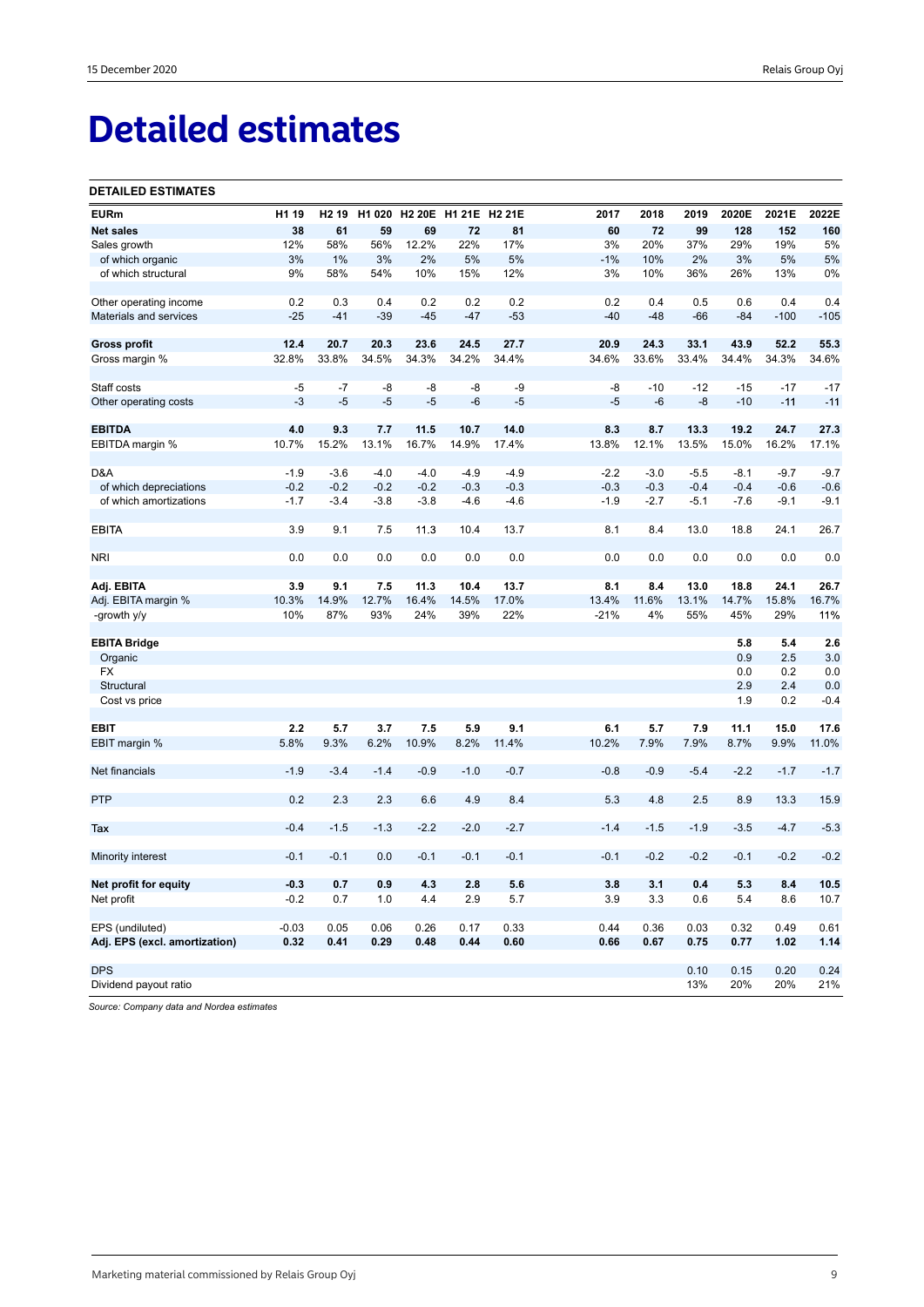# **Risk factors**

Below, we list the main risk factors we find relevant for Relais Group. The purpose of this is not to provide a comprehensive picture of all of the risks that the company may be subject to, but instead to highlight those that we find most relevant. The main risks we identify relate to the general Finnish economy, car spare parts sales and vehicle service business. In addition, the current COVID-19 situation creates high uncertainty regarding consumer behaviour, which could hamper Relais' sales and earnings if people postpone their car service spending.

### **General economy**

The car service industry is to some extent dependent on the general economy. In times of strong economic activity, people are more inclined to spend money on car service and upgrades. Typically, unemployment rates decrease at such times, which increases consumers' disposable income.

Currently, the outlook for the Nordic economies has worsened, which could have a negative impact on Relais' sales if people start cutting back on car service spending and/or postpone servicing their cars. The current COVID-19 impact is not clear, but it will most likely be large due to the slowdown in economic activity. The length of the situation is not clear and further downside to economic forecasts persists.

# **Increasing competition**

We note that the car spare parts market is still very fragmented, and should other players take an active role in market consolidation this could hurt the sales prospects of Relais and also profitability if competitors became more aggressive on pricing.

# **Dependency on suppliers**

As Relais is importing its goods and not producing spare parts or equipment itself, the company could be seriously negatively affected if its suppliers are unable to deliver products as agreed or if the quality of products decreases significantly.

The coronavirus situation might cause supply-side problems and extra freight costs, while a prolonged situation might even hamper demand for Relais' spare parts and equipment.

# **Risks related to expansion**

Relais' ambitions to grow fast do not come without costs, investments and risks. M&A could increase costs temporarily, or more long term in the worst case if acquisitions were to fail or integration was to be executed poorly. Hence it is important for the company to maintain good cost control and clear M&A execution plans so as not to hamper earnings.

# **Dependency on key employees**

Relais is very much dependent on the efforts of its management team and the board of directors. These key persons have substantial knowledge of running listed companies as well as broad sector knowledge. Should these people leave, it might take some time to find replacements, and should key employees join a competitor or start a competing business, this could significantly hamper Relais' business, leading to the loss of clients or even suppliers.

# **Financial position**

Relais has high growth ambitions and hence we do not rule out the need for additional equity to support future M&A activity. An equity issue could dilute the current shareholders' ownership. However, we believe that Relais has limited need for additional capital as the company has raised EUR 20m of new capital via its recent IPO and it has a strong cash conversion ratio.

# **Substantial amount of intangible assets**

Due to M&A, Relais has accumulated a significant amount of goodwill on its balance sheet and should a future test (in case the company switches to IFRS accounting standards) show a significant decline in the value of goodwill, it could have a huge

Competitors consolidating the market could hamper Relais' growth prospects

A sluggish economy could negatively affect car service and spare parts sales

Disturbances by suppliers may affect product availability

If not executed well, high M&A activity may increase costs

Key employees leaving could lead to the loss of clients

A share issue could dilute current shareholders' ownership

Significant writedown of goodwill could worsen the financial position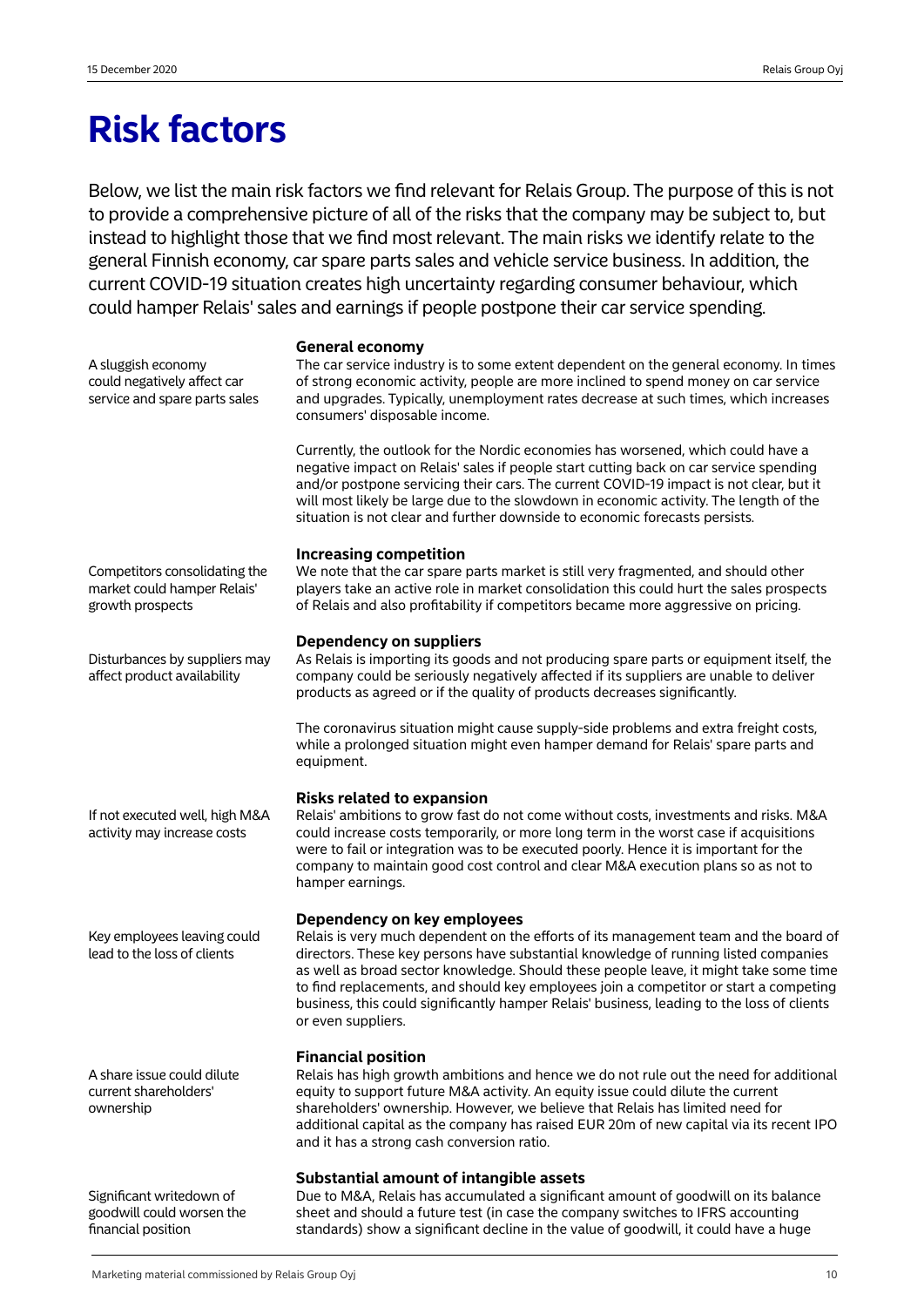impact on the balance sheet and earnings. A weakening balance sheet could limit the possibility of new financing and hence have a negative impact on future M&A and business operations.

# **IT systems**

Relais is dependent on its IT systems and any disruption in these could affect the company's daily business and reputation or even increase its costs. Also, a slow adaption to new technology could leave Relais in a disadvantageous position versus its competitors.

Crucial IT system failures or slow adaption to new technology can put Relais in a disadvantageous position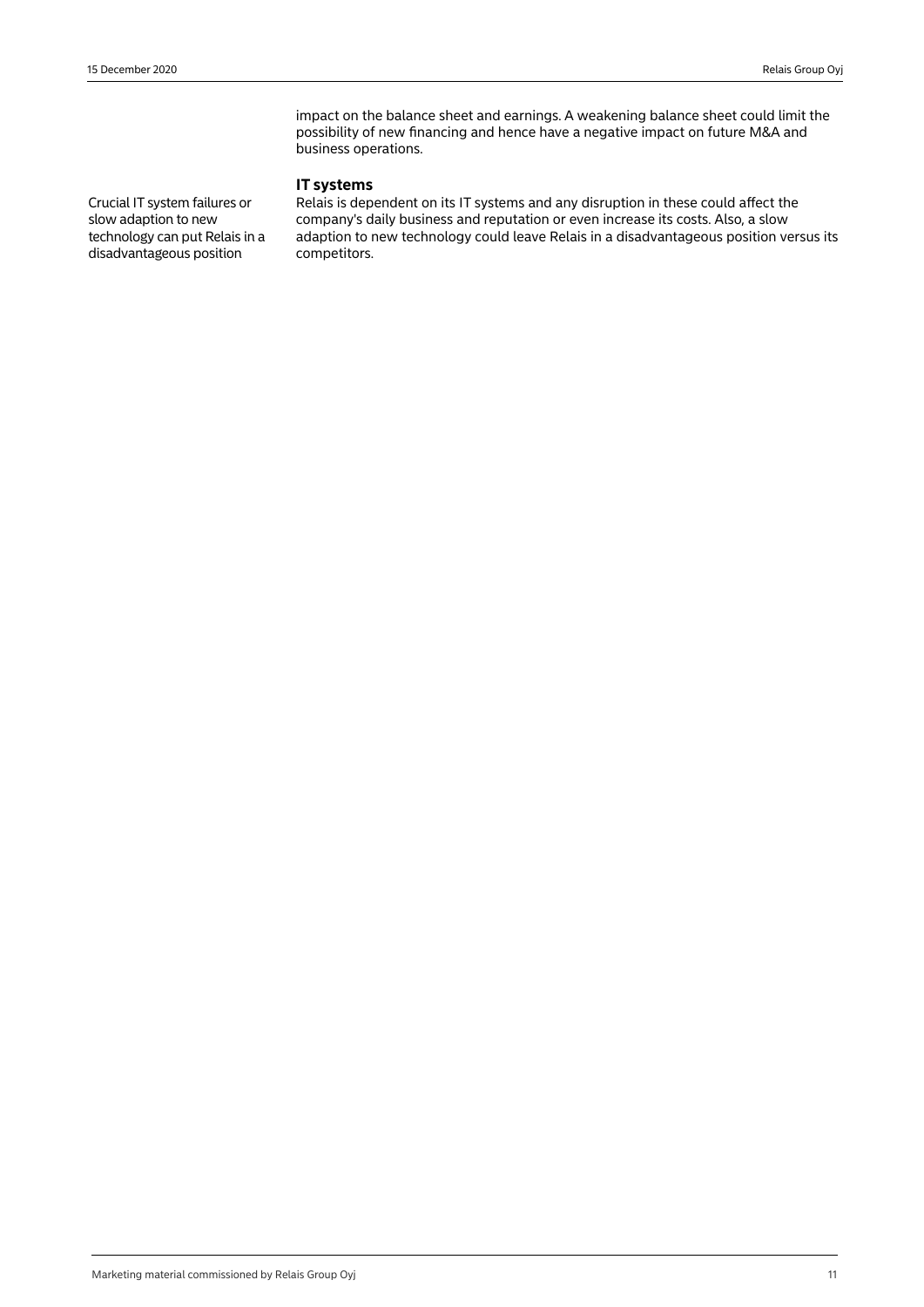# **Reported numbers and forecasts**

| <b>INCOME STATEMENT</b>                     |                  |                |                  |             |                |                |              |                |                |                     |                     |
|---------------------------------------------|------------------|----------------|------------------|-------------|----------------|----------------|--------------|----------------|----------------|---------------------|---------------------|
| <b>EURm</b>                                 | 2012             | 2013           | 2014             | 2015        | 2016           | 2017           | 2018         | 2019           | 2020E          | 2021E               | 2022E               |
| <b>Total revenue</b>                        | 31               | 32             | 42               | 54          | 59             | 60             | 72           | 99             | 128            | 152                 | 160                 |
| Revenue growth                              | 10.7%            | 3.2%           | 31.3%            | 28.6%       | 9.1%           | 2.6%           | 19.9%        | 36.6%          | 29.0%          | 19.3%               | 5.0%                |
| of which organic                            | 11.4%            | 4.4%           | 7.0%             | 8.8%        | 9.5%           | $-0.8%$        | 9.5%         | 2.0%           | 2.5%           | 5.0%                | 5.0%                |
| of which FX                                 | 0.0%             | 0.0%           | 0.0%             | 0.0%        | 0.0%           | 0.0%           | 0.0%         | $-1.1%$        | 0.1%           | 1.1%                | 0.0%                |
| <b>EBITDA</b>                               | 0                | $\mathbf 0$    | 0                | 0           | 9              | 8              | 9            | 13             | 19             | 25                  | 27                  |
| Depreciation and impairments PPE            | 0                | 0              | 0                | 0           | 0              | 0              | 0            | 0              | 0              | $-1$                | -1                  |
| of which leased assets                      | $\mathbf{0}$     | $\mathbf{0}$   | 0                | 0           | 0              | $\bf 0$        | 0            | $\mathbf 0$    | $\bf 0$        | $\mathbf 0$         | $\mathbf 0$         |
| <b>EBITA</b>                                | $\mathbf 0$      | 0              | 0                | 0           | 9              | 8              | 8            | 13             | 19             | 24                  | 27                  |
| Amortisation and impairments                | $\mathbf 0$      | $\mathbf 0$    | $\mathbf 0$      | 0           | $-2$           | $-2$           | $-3$         | $-5$           | -8             | $-9$                | $-9$                |
| EBIT                                        | n.a.             | n.a.           | n.a.             | n.a.        | 7              | 6              | 6            | 8              | 11             | 15                  | 18                  |
| of which associates                         | 0                | 0              | 0                | 0           | $\overline{0}$ | $\bf 0$        | $\mathbf{0}$ | $\mathbf 0$    | 0              | 0                   | $\mathbf 0$         |
| Associates excluded from EBIT               | $\mathbf 0$      | 0<br>0         | 0<br>$\mathbf 0$ | 0<br>0      | 0<br>$-1$      | 0<br>$-1$      | 0<br>$-1$    | 0<br>$-5$      | 0<br>$-2$      | $\mathbf 0$<br>$-2$ | 0                   |
| Net financials<br>of which lease interest   | $\mathbf 0$<br>0 | 0              | 0                | 0           | 0              | 0              | 0            | 0              | 0              | $\mathbf 0$         | $-2$<br>$\mathbf 0$ |
| Changes in value, net                       | $\mathbf 0$      | $\mathbf 0$    | $\mathbf 0$      | $\mathbf 0$ | $-2$           | $\mathbf 0$    | 0            | $\mathbf 0$    | $\mathbf 0$    | $\mathbf 0$         | $\mathbf 0$         |
| Pre-tax profit                              | 0                | 0              | 0                | 0           | 4              | 5              | 5            | $\mathbf 2$    | 9              | 13                  | 16                  |
| Reported taxes                              | $\mathbf{0}$     | $\mathbf 0$    | $\mathbf 0$      | 0           | $-1$           | $-1$           | $-2$         | $-2$           | $-3$           | $-5$                | $-5$                |
| Net profit from continued operations        | 0                | 0              | 0                | 0           | 3              | 4              | 3            | $\mathbf{1}$   | 5              | 9                   | 11                  |
| Discontinued operations                     | $\mathbf{0}$     | $\overline{0}$ | $\overline{0}$   | $\mathbf 0$ | $\overline{0}$ | $\overline{0}$ | $\mathbf 0$  | $\overline{0}$ | $\overline{0}$ | $\overline{0}$      | $\mathbf 0$         |
| Minority interests                          | $\mathbf 0$      | 0              | 0                | 0           | $-1$           | 0              | 0            | 0              | 0              | 0                   | 0                   |
| Net profit to equity                        | $\overline{0}$   | $\overline{0}$ | $\mathbf 0$      | 0           | $\overline{2}$ | 4              | 3            | 0              | 5              | 8                   | 10                  |
| EPS, EUR                                    | n.a.             | n.a.           | n.a.             | n.a.        | 0.22           | 0.42           | 0.34         | 0.03           | 0.30           | 0.46                | 0.57                |
| DPS, EUR                                    | 0.00             | 0.00           | 0.00             | 0.00        | 0.00           | 0.00           | 0.00         | 0.10           | 0.15           | 0.20                | 0.24                |
| of which ordinary                           | 0.00             | 0.00           | 0.00             | 0.00        | 0.00           | 0.00           | 0.00         | 0.10           | 0.15           | 0.20                | 0.24                |
| of which extraordinary                      | 0.00             | 0.00           | 0.00             | 0.00        | 0.00           | 0.00           | 0.00         | 0.00           | 0.00           | 0.00                | 0.00                |
|                                             |                  |                |                  |             |                |                |              |                |                |                     |                     |
| Profit margin in percent                    |                  |                |                  |             |                |                |              |                |                |                     |                     |
| <b>EBITDA</b>                               | 0.0%             | 0.0%           | 0.0%             | 0.0%        | 15.2%          | 13.8%          | 12.1%        | 13.5%          | 15.0%          | 16.2%               | 17.1%               |
| <b>EBITA</b>                                | 0.0%             | 0.0%           | 0.0%             | 0.0%        | 14.5%          | 13.4%          | 11.6%        | 13.1%          | 14.7%          | 15.8%               | 16.7%               |
| EBIT                                        | n.a.             | n.a.           | n.a.             | n.a.        | 11.6%          | 10.2%          | 7.9%         | 7.9%           | 8.7%           | 9.9%                | 11.0%               |
| <b>Adjusted earnings</b>                    |                  |                |                  |             |                |                |              |                |                |                     |                     |
| EBITDA (adj)                                | $\mathbf{0}$     | $\mathbf 0$    | $\bf{0}$         | 0           | 11             | 8              | 9            | 13             | 19             | 25                  | 27                  |
| EBITA (adj)                                 | $\mathbf 0$      | 0              | 0                | 0           | 10             | 8              | 8            | 13             | 19             | 24                  | 27                  |
| EBIT (adj)                                  | $\overline{0}$   | $\overline{0}$ | $\mathbf 0$      | 0           | 8              | 6              | 6            | 8              | 11             | 15                  | 18                  |
| EPS (adj, EUR)                              | n.a.             | n.a.           | n.a.             | n.a.        | 0.40           | 0.42           | 0.34         | 0.29           | 0.30           | 0.46                | 0.57                |
|                                             |                  |                |                  |             |                |                |              |                |                |                     |                     |
| Adjusted profit margins in percent          |                  |                |                  |             |                |                |              |                |                |                     |                     |
| EBITDA (adj)                                | 0.0%             | 0.0%           | 0.0%             | 0.0%        | 18.0%          | 13.8%          | 12.1%        | 13.5%          | 15.0%          | 16.2%               | 17.1%               |
| EBITA (adj)                                 | 0.0%             | 0.0%           | 0.0%             | 0.0%        | 17.3%          | 13.4%          | 11.6%        | 13.1%          | 14.7%          | 15.8%               | 16.7%               |
| EBIT (adj)                                  | 0.0%             | 0.0%           | 0.0%             | 0.0%        | 14.4%          | 10.2%          | 7.9%         | 7.9%           | 8.7%           | 9.9%                | 11.0%               |
|                                             |                  |                |                  |             |                |                |              |                |                |                     |                     |
| <b>Performance metrics</b>                  |                  |                |                  |             |                |                |              |                |                |                     |                     |
| CAGR last 5 years                           |                  |                |                  |             |                |                |              |                |                |                     |                     |
| Net revenue                                 | n.a.             | n.a.           | n.a.             | 17.6%       | 16.0%          | 14.3%          | 17.8%        | 18.7%          | 18.8%          | 20.9%               | 21.5%               |
| <b>EBITDA</b>                               | n.m.             | n.m.           | n.m.             | n.m.        | n.m.           | n.m.           | n.m.         | n.m.           | n.m.           | 22.5%               | 26.8%               |
| <b>EBIT</b><br><b>EPS</b>                   | n.a.             | n.a.           | n.a.             | n.a.        | n.a.           | n.a.           | n.a.         | n.a.           | n.a.           | 17.0%               | 23.5%               |
| <b>DPS</b>                                  | n.a.             | n.a.           | n.a.             | n.a.        | n.a.           | n.a.           | n.a.         | n.a.           | n.a.<br>n.m.   | 16.0%<br>n.m.       | 6.6%                |
| Average last 5 years                        | n.m.             | n.m.           | n.m.             | n.m.        | n.m.           | n.m.           | n.m.         | n.m.           |                |                     | n.m.                |
| Average EBIT margin                         | n.a.             | n.a.           | n.a.             | n.a.        | n.a.           | n.a.           | n.a.         | n.a.           | 9.0%           | 9.0%                | 9.4%                |
| Average EBITDA margin                       | n.a.             | n.a.           | $0.0\%$          | 0.0%        | 4.1%           | 7.0%           | 9.0%         | 11.4%          | 14.0%          | 14.5%               | 15.3%               |
| <b>VALUATION RATIOS - ADJUSTED EARNINGS</b> |                  |                |                  |             |                |                |              |                |                |                     |                     |
|                                             |                  |                |                  |             |                |                |              |                |                |                     |                     |
| <b>EURm</b>                                 | 2012             | 2013           | 2014             | 2015        | 2016           | 2017           | 2018         | 2019           | 2020E          | 2021E               | 2022E               |
| $P/E$ (adj)                                 | n.a.             | n.a.           | n.a.             | n.a.        | n.a.           | n.a.           | n.a.         | 28.0           | 41.4           | 26.7                | 21.4                |
| EV/EBITDA (adj)                             | n.a.             | n.a.           | n.a.             | n.a.        | n.a.           | n.a.           | n.a.         | 10.2           | 13.5           | 10.9                | 9.3                 |
| EV/EBITA (adj)                              | n.a.             | n.a.           | n.a.             | n.a.        | n.a.           | n.a.           | n.a.         | 10.5           | 13.8           | 11.1                | 9.5                 |
| EV/EBIT (adj)                               | n.a.             | n.a.           | n.a.             | n.a.        | n.a.           | n.a.           | n.a.         | 17.3           | 23.2           | 17.9                | 14.5                |
| <b>VALUATION RATIOS - REPORTED EARNINGS</b> |                  |                |                  |             |                |                |              |                |                |                     |                     |
| <b>EURm</b>                                 | 2012             | 2013           | 2014             | 2015        | 2016           | 2017           | 2018         | 2019           | 2020E          | 2021E               | 2022E               |
| P/E                                         | n.a.             | n.a.           | n.a.             | n.a.        | n.a.           | n.a.           | n.a.         | n.m.           | 41.4           | 26.7                | 21.4                |
| EV/Sales                                    | n.a.             | n.a.           | n.a.             | n.a.        | n.a.           | n.a.           | n.a.         | 1.37           | 2.03           | 1.76                | 1.59                |
| EV/EBITDA                                   | n.a.             | n.a.           | n.a.             | n.a.        | n.a.           | n.a.           | n.a.         | 10.2           | 13.5           | 10.9                | 9.3                 |
| EV/EBITA                                    | n.a.             | n.a.           | n.a.             | n.a.        | n.a.           | n.a.           | n.a.         | 10.5           | 13.8           | 11.1                | 9.5                 |
| EV/EBIT                                     | n.a.             | n.a.           | n.a.             | n.a.        | n.a.           | n.a.           | n.a.         | 17.3           | 23.2           | 17.9                | 14.5                |
| Dividend yield (ord.)                       | n.a.             | n.a.           | n.a.             | n.a.        | n.a.           | n.a.           | n.a.         | 1.2%           | 1.2%           | 1.6%                | 2.0%                |
| FCF yield                                   | n.a.             | n.a.           | n.a.             | n.a.        | n.a.           | n.a.           | n.a.         | $-61.8%$       | $-4.0%$        | $-1.1\%$            | 7.7%                |
| FCF Yield bef A&D, lease adj                | n.a.             | n.a.           | n.a.             | n.a.        | n.a.           | n.a.           | n.a.         | 1.4%           | 2.7%           | 6.8%                | 7.7%                |
| Payout ratio                                | n.a.             | n.a.           | n.a.             | n.a.        | 0.0%           | $0.0\%$        | $0.0\%$      | 319.0%         | 50.6%          | 43.7%               | 41.9%               |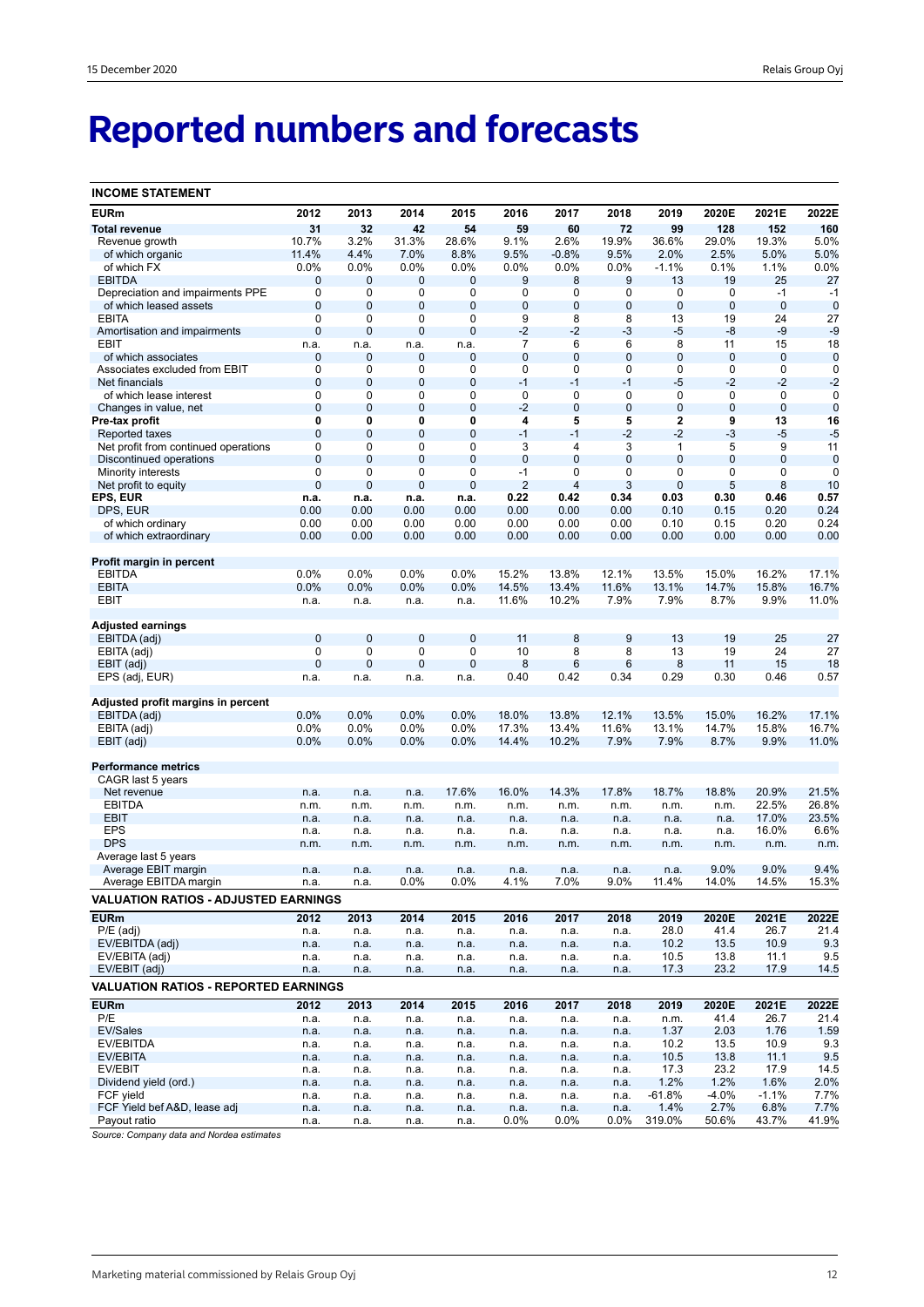# **BALANCE SHEET**

| <b>EURm</b>                                            | 2012                       | 2013                          | 2014                          | 2015                | 2016                 | 2017                           | 2018                             | 2019                 | 2020E               | 2021E             | 2022E             |
|--------------------------------------------------------|----------------------------|-------------------------------|-------------------------------|---------------------|----------------------|--------------------------------|----------------------------------|----------------------|---------------------|-------------------|-------------------|
| Intangible assets                                      | $\mathbf 0$                | $\overline{0}$                | 0                             | $\mathbf 0$         | 5                    | $\overline{7}$                 | 5                                | 54                   | 61                  | 70                | 61                |
| of which R&D                                           | 0                          | $\mathbf 0$                   | 0                             | 0                   | 0                    | 0                              | 0                                | 0                    | 0                   | $\mathbf 0$       | $\mathbf 0$       |
| of which other intangibles                             | $\overline{0}$             | $\Omega$                      | $\overline{0}$                | $\overline{0}$      | $\overline{0}$       | $\overline{0}$                 | $\overline{0}$                   | $\overline{1}$       | $\overline{1}$      | 3                 | 3                 |
| of which goodwill                                      | $\mathbf 0$                | 0                             | $\mathbf 0$                   | 0                   | 5                    | $\overline{7}$                 | 5                                | 54                   | 61                  | 67                | 57                |
| Tangible assets                                        | $\overline{0}$             | $\overline{0}$                | $\overline{0}$                | $\overline{0}$      | $\mathbf{1}$         | $\mathbf{1}$                   | $\overline{1}$                   | $\overline{1}$       | 1                   | 1                 | $\mathbf 0$       |
| of which leased assets                                 | $\overline{0}$             | $\overline{0}$                | 0                             | $\overline{0}$      | $\overline{0}$       | 0                              | $\Omega$                         | $\Omega$             | 0                   | 0                 | $\Omega$          |
| Shares associates                                      | $\overline{0}$             | $\overline{0}$                | $\overline{0}$                | $\overline{0}$      | $\overline{0}$       | $\overline{0}$                 | $\overline{0}$                   | $\overline{0}$       | $\overline{0}$      | $\overline{0}$    | $\overline{0}$    |
| Interest bearing assets                                | 0                          | 0                             | 0                             | 0                   | 0                    | 0                              | 0                                | 0                    | 0                   | 0                 | $\mathbf 0$       |
| Deferred tax assets                                    | $\overline{0}$             | $\Omega$                      | $\overline{0}$                | $\overline{0}$      | $\overline{0}$       | $\mathbf{0}$                   | $\overline{0}$                   | $\overline{0}$       | $\mathbf{0}$        | $\overline{0}$    | $\mathbf 0$       |
| Other non-IB non-current assets                        | 0                          | 0                             | 0                             | 0                   | $\Omega$             | 0                              | 0                                | 0                    | 0                   | 0                 | $\mathbf 0$       |
| Other non-current assets                               | $\overline{0}$             | $\Omega$                      | $\overline{0}$                | $\overline{0}$      | $\overline{0}$       | $\overline{0}$                 | $\overline{0}$                   | $\overline{0}$       | $\overline{0}$      | $\overline{0}$    | $\overline{0}$    |
| Total non-current assets                               | 0                          | 0                             | $\Omega$                      | 0                   | 5                    | 8                              | 6                                | 55                   | 62                  | 70                | 61                |
| Inventory                                              | $\overline{0}$             | $\overline{0}$                | $\overline{0}$                | $\overline{0}$      | 26                   | 27                             | 29                               | 43                   | 50                  | 56                | 59                |
| Accounts receivable                                    | $\overline{0}$             | 0                             | $\overline{0}$                | $\Omega$            | 5                    | 8                              | 8                                | 12                   | 13                  | 11                | 11                |
| Short-term leased assets<br>Other current assets       | $\mathbf 0$<br>$\mathbf 0$ | $\overline{0}$<br>$\mathbf 0$ | $\overline{0}$<br>$\mathbf 0$ | $\overline{0}$<br>0 | $\overline{0}$<br>3  | $\overline{0}$<br>$\mathbf{1}$ | $\overline{0}$<br>$\overline{2}$ | $\mathbf 0$<br>3     | $\overline{0}$<br>4 | $\mathbf 0$       | $\mathbf 0$<br>5  |
| Cash and bank                                          | $\mathbf 0$                | $\overline{0}$                | $\overline{0}$                | $\overline{0}$      | $\mathbf{1}$         | $\overline{2}$                 | $\overline{2}$                   | 30                   | 22                  | 5<br>10           | 19                |
| Total current assets                                   | $\mathbf 0$                | 0                             | $\Omega$                      | $\Omega$            | 35                   | 37                             | 42                               | 88                   | 89                  | 82                | 94                |
| Assets held for sale                                   | $\mathbf 0$                | $\overline{0}$                | $\mathbf 0$                   | n.a.                | n.a.                 | n.a.                           | n.a.                             | n.a.                 | n.a.                | n.a.              | n.a.              |
| Total assets                                           | $\mathbf{0}$               | 0                             | $\mathbf{0}$                  | 0                   | 40                   | 45                             | 48                               | 143                  | 151                 | 153               | 156               |
|                                                        |                            |                               |                               |                     |                      |                                |                                  |                      |                     |                   |                   |
| Shareholders equity                                    | $\mathbf 0$                | $\mathbf 0$                   | $\mathbf 0$                   | 0                   | 6                    | 11                             | 17                               | 64                   | 73                  | 79                | 86                |
| Of which preferred stocks                              | $\overline{0}$             | $\overline{0}$                | $\overline{0}$                | $\overline{0}$      | $\overline{0}$       | $\overline{0}$                 | $\overline{0}$                   | $\overline{0}$       | $\mathbf{0}$        | $\overline{0}$    | $\mathbf 0$       |
| Of which equity part of hybrid debt                    | $\mathbf 0$                | $\mathbf 0$                   | $\mathbf 0$                   | 0                   | 0                    | $\mathbf 0$                    | 0                                | $\mathbf 0$          | 0                   | $\mathbf 0$       | $\mathbf 0$       |
| Minority interest                                      | $\mathbf 0$                | $\overline{0}$                | $\overline{0}$                | $\overline{0}$      | 3                    | 3                              | $\overline{1}$                   | $\overline{0}$       | $\mathbf{0}$        | $\overline{0}$    | $\overline{1}$    |
| <b>Total Equity</b>                                    | $\mathbf 0$                | 0                             | $\mathbf 0$                   | 0                   | 9                    | 14                             | 17                               | 64                   | 73                  | 79                | 86                |
| Deferred tax                                           | $\overline{0}$             | $\overline{0}$                | $\overline{0}$                | $\overline{0}$      | $\overline{0}$       | $\overline{0}$                 | $\Omega$                         | $\overline{2}$       | $\overline{2}$      | $\overline{2}$    | $\overline{2}$    |
| Long term interest bearing debt                        | $\mathbf 0$                | 0                             | $\Omega$                      | 0                   | 15                   | 11                             | 14                               | 59                   | 57                  | 49                | 44                |
| Pension provisions                                     | $\overline{0}$             | $\overline{0}$                | $\overline{0}$                | $\overline{0}$      | $\overline{0}$       | $\overline{0}$                 | $\overline{0}$                   | $\overline{0}$       | $\overline{0}$      | $\overline{0}$    | $\overline{0}$    |
| Other long-term provisions                             | $\mathbf 0$                | 0                             | $\mathbf 0$                   | 0                   | 0                    | $\mathbf 0$                    | 0                                | $\mathbf 0$          | 0                   | 0                 | $\mathbf 0$       |
| Other long-term liabilities                            | $\mathbf 0$                | $\overline{0}$                | $\mathbf 0$                   | $\mathbf 0$         | 3                    | $\mathbf 0$                    | $\overline{2}$                   | $\mathbf 0$          | $\mathbf{0}$        | $\mathbf 0$       | $\mathbf 0$       |
| Non-current lease debt                                 | $\overline{0}$             | $\overline{0}$                | $\overline{0}$                | $\overline{0}$      | $\overline{0}$       | $\overline{0}$                 | $\overline{0}$                   | $\overline{0}$       | $\overline{0}$      | $\overline{0}$    | $\overline{0}$    |
| Convertible debt                                       | $\mathbf 0$                | $\overline{0}$                | $\mathbf 0$                   | $\mathbf 0$         | $\overline{0}$       | 0                              | $\overline{0}$                   | $\mathbf 0$          | 0                   | 0                 | $\mathbf 0$       |
| Shareholder debt                                       | $\overline{0}$             | $\mathbf 0$                   | $\overline{0}$                | $\overline{0}$      | $\overline{0}$       | $\overline{0}$                 | $\overline{0}$                   | $\overline{0}$       | 0                   | $\overline{0}$    | $\overline{0}$    |
| Hybrid debt                                            | $\mathbf 0$<br>$\mathbf 0$ | $\mathbf{0}$<br>0             | $\overline{0}$<br>$\Omega$    | $\mathbf 0$<br>0    | $\overline{0}$<br>18 | $\mathbf 0$<br>12              | $\overline{0}$<br>16             | $\overline{0}$<br>62 | $\mathbf{0}$<br>59  | $\mathbf 0$<br>52 | $\mathbf 0$<br>47 |
| Total non-current liabilities<br>Short-term provisions | $\mathbf 0$                | $\mathbf 0$                   | $\overline{0}$                | $\overline{0}$      | $\mathbf 0$          | $\mathbf{0}$                   | $\overline{0}$                   | $\mathbf 0$          | 0                   | 0                 | $\overline{0}$    |
| Accounts payable                                       | $\overline{0}$             | $\overline{0}$                | $\overline{0}$                | $\overline{0}$      | 3                    | 4                              | $\overline{4}$                   | $\overline{7}$       | $\overline{8}$      | $\overline{9}$    | 10                |
| Current lease debt                                     | $\overline{0}$             | $\overline{0}$                | $\overline{0}$                | $\overline{0}$      | $\overline{0}$       | $\overline{0}$                 | $\overline{0}$                   | $\overline{0}$       | $\overline{0}$      | $\overline{0}$    | $\mathbf 0$       |
| Other current liabilities                              | $\overline{0}$             | 0                             | $\overline{0}$                | $\overline{0}$      | 3                    | 4                              | 5                                | 6                    | 6                   | 8                 | 8                 |
| Short term interest bearing debt                       | $\overline{0}$             | $\overline{0}$                | $\overline{0}$                | $\overline{0}$      | 8                    | 12                             | 6                                | 5                    | 5                   | 5                 | 5                 |
| <b>Total current liabilities</b>                       | $\overline{0}$             | 0                             | $\mathbf 0$                   | 0                   | 14                   | 19                             | 15                               | 18                   | 19                  | 22                | 22                |
| Liabilities for assets held for sale                   | $\overline{0}$             | $\mathbf{0}$                  | $\overline{0}$                | $\overline{0}$      | $\overline{0}$       | $\mathbf 0$                    | $\overline{0}$                   | $\overline{0}$       | $\mathbf{0}$        | $\overline{0}$    | $\mathbf 0$       |
| <b>Total liabilities and equity</b>                    | $\mathbf{0}$               | 0                             | 0                             | 0                   | 40                   | 45                             | 48                               | 143                  | 151                 | 153               | 156               |
|                                                        |                            |                               |                               |                     |                      |                                |                                  |                      |                     |                   |                   |
| <b>Balance sheet and debt metrics</b>                  |                            |                               |                               |                     |                      |                                |                                  |                      |                     |                   |                   |
| Net debt                                               | $\overline{0}$             | $\overline{0}$                | $\overline{0}$                | $\overline{0}$      | 22                   | 22                             | 18                               | 35                   | 39                  | 44                | 30                |
| of which lease debt                                    | $\overline{0}$             | $\mathbf 0$                   | $\mathbf 0$                   | 0                   | $\mathbf 0$          | 0                              | 0                                | $\mathbf 0$          | 0                   | 0                 | $\mathbf 0$       |
| Working capital                                        | $\overline{0}$             | $\mathbf{0}$                  | $\overline{0}$                | $\overline{0}$      | 28                   | 28                             | 31                               | 46                   | 53                  | 55                | 58                |
| Invested capital                                       | $\mathbf 0$                | 0                             | 0                             | $\mathbf 0$         | 34                   | 36                             | 37                               | 101                  | 115                 | 126               | 119               |
| Capital employed<br><b>ROE</b>                         | $\mathbf 0$                | $\mathbf 0$                   | 0                             | 0                   | 32<br>64.1%          | 37<br>44.7%                    | 37<br>22.7%                      | 128<br>1.0%          | 135<br>7.8%         | 133<br>11.0%      | 136<br>12.7%      |
| <b>ROIC</b>                                            | n.m.                       | n.m.                          | n.m.                          | n.m.                | 35.3%                | 12.4%                          | 11.1%                            | 8.0%                 | 7.2%                | 8.7%              | 10.1%             |
| <b>ROCE</b>                                            | n.m.<br>n.m.               | n.m.<br>n.m.                  | n.m.<br>n.m.                  | n.m.<br>n.m.        | 53.4%                | 17.9%                          | 15.7%                            | 9.6%                 | 8.7%                | 11.5%             | 13.4%             |
|                                                        |                            |                               |                               |                     |                      |                                |                                  |                      |                     |                   |                   |
| Net debt/EBITDA                                        | n.m.                       | n.m.                          | n.m.                          | n.m.                | 2.5                  | 2.6                            | 2.0                              | 2.6                  | 2.0                 | 1.8               | 1.1               |
| Interest coverage                                      | n.a.                       | n.a.                          | n.a.                          | n.a.                | n.m.                 | n.m.                           | n.m.                             | n.m.                 | n.m.                | n.m.              | n.m.              |
| Equity ratio                                           | n.m.                       | n.m.                          | n.m.                          | n.m.                | 15.2%                | 23.8%                          | 34.7%                            | 44.5%                | 48.3%               | 51.7%             | 55.2%             |
| Net gearing                                            | n.m.                       | n.m.                          | n.m.                          | n.m.                | 244.3%               | 152.2%                         | 102.0%                           | 54.3%                | 53.6%               | 55.8%             | 35.3%             |
| arr deta and Mauden antimate                           |                            |                               |                               |                     |                      |                                |                                  |                      |                     |                   |                   |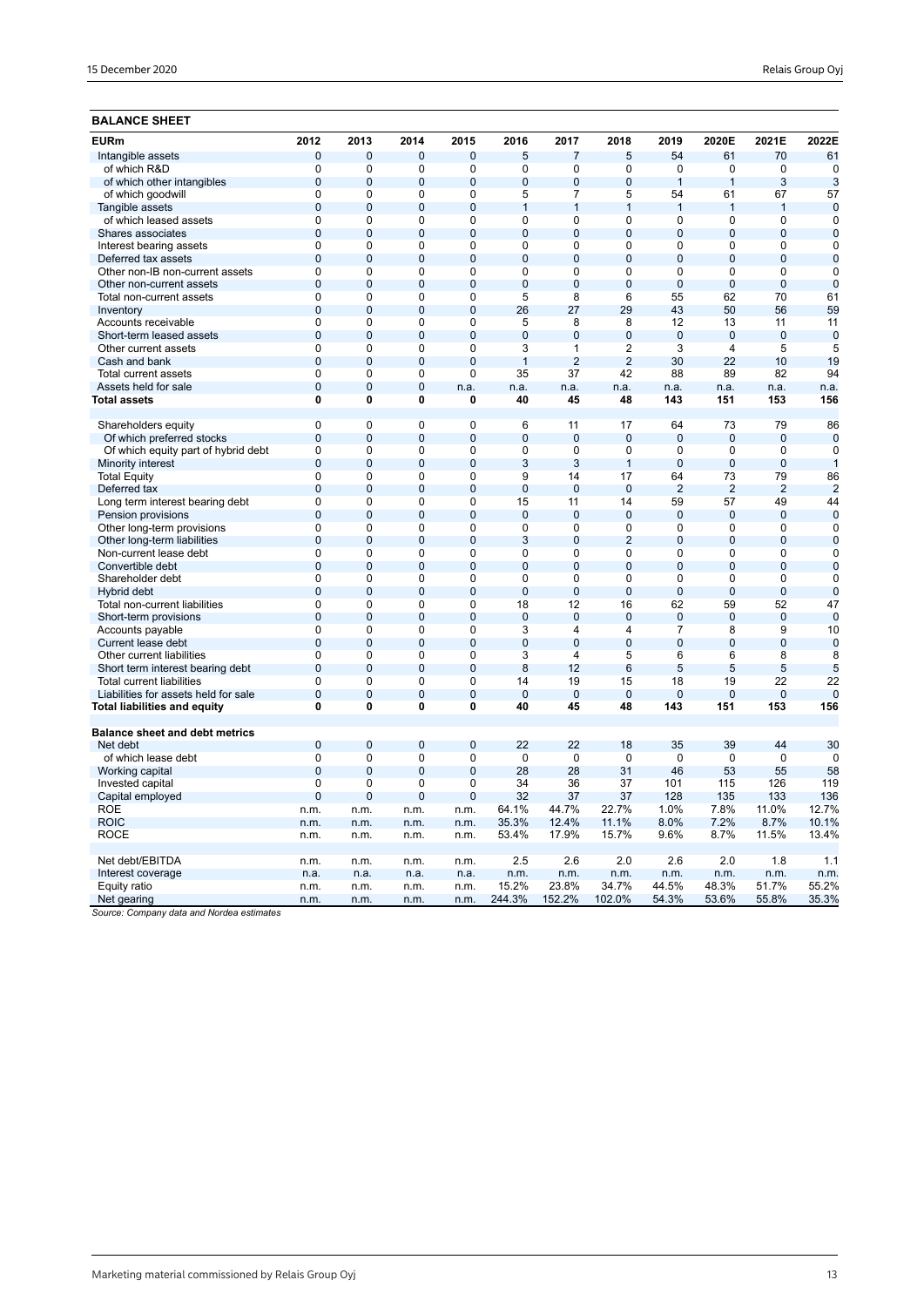# **CASH FLOW STATEMENT**

| <b>EURm</b>                         | 2012           | 2013           | 2014         | 2015           | 2016           | 2017           | 2018           | 2019           | 2020E          | 2021E        | 2022E          |
|-------------------------------------|----------------|----------------|--------------|----------------|----------------|----------------|----------------|----------------|----------------|--------------|----------------|
| <b>EBITDA (adj) for associates</b>  | 0              | 0              | 0            | 0              | 9              | 8              | 9              | 13             | 19             | 25           | 27             |
| Paid taxes                          | $\Omega$       | 0              | $\Omega$     | 0              | $\Omega$       | 0              | $-2$           | $-2$           | $-3$           | $-5$         | $-5$           |
| Net financials                      | $\mathbf{0}$   | $\mathbf{0}$   | $\mathbf{0}$ | $\overline{0}$ | $\mathbf{0}$   | $\mathbf{0}$   | $-1$           | $-6$           | $-2$           | $-2$         | $-2$           |
| Change in provisions                | $\mathbf 0$    | 0              | 0            | 0              | 0              | 0              | 0              | 0              | 0              | 0            | 0              |
| Change in other LT non-IB           | $\overline{0}$ | $\Omega$       | $\mathbf{0}$ | 0              | 3              | $-3$           | $\overline{2}$ | $-2$           | $\overline{0}$ | $\mathbf{0}$ | $\bf{0}$       |
| Cash flow to/from associates        | $\Omega$       | 0              | $\Omega$     | 0              | $\Omega$       | $\mathbf 0$    | $\Omega$       | $\Omega$       | $\Omega$       | $\Omega$     | 0              |
| Dividends paid to minorities        | $\overline{0}$ | $\overline{0}$ | $\mathbf{0}$ | $\overline{0}$ | $\mathbf{0}$   | $\mathbf 0$    | $\Omega$       | $\overline{0}$ | $\Omega$       | 0            | $\overline{0}$ |
| Other adj to reconcile to cash flow | $\Omega$       | $\Omega$       | $\Omega$     | 0              | $-11$          | -6             | $-2$           | 1              | $\Omega$       | $\Omega$     | $\Omega$       |
| <b>Funds from operations (FFO)</b>  | $\bf{0}$       | 0              | $\bf{0}$     | 0              | $\mathbf 0$    | $\bf{0}$       | 6              | 5              | 14             | 18           | 20             |
| Change in NWC                       | $\Omega$       | 0              | 0            | 0              | 0              | 0              | $-2$           | $-3$           | $-7$           | $-3$         | $-3$           |
| Cash flow from operations (CFO)     | $\bf{0}$       | $\bf{0}$       | $\bf{0}$     | 0              | $\mathbf 0$    | $\bf{0}$       | 3              | $\overline{2}$ | 6              | 16           | 18             |
| Capital expenditure                 | $\Omega$       | 0              | 0            | 0              | $\Omega$       | $\Omega$       | $\Omega$       | $\Omega$       | $\Omega$       | $\Omega$     | $\mathbf 0$    |
| Free cash flow before A&D           | $\bf{0}$       | 0              | 0            | 0              | $\mathbf 0$    | 0              | 3              | 1              | 6              | 15           | 17             |
| Proceeds from sale of assets        | $\Omega$       | $\Omega$       | $\Omega$     | 0              | $\Omega$       | 0              | $\Omega$       | 1              | $\Omega$       | $\Omega$     | $\mathbf 0$    |
| Acquisitions                        | $\Omega$       | $\overline{0}$ | $\mathbf 0$  | 0              | $\overline{0}$ | $\overline{0}$ | $-1$           | $-65$          | $-15$          | $-18$        | $\mathbf 0$    |
| Free cash flow                      | $\Omega$       | $\Omega$       | $\Omega$     | 0              | 0              | 0              | $\overline{2}$ | $-63$          | -9             | $-3$         | 17             |
| Free cash flow bef A&D, lease adj   | $\Omega$       | $\Omega$       | $\mathbf 0$  | $\overline{0}$ | $\overline{0}$ | $\Omega$       | 3              | $\overline{1}$ | 6              | 15           | 17             |
|                                     |                |                |              |                |                |                |                |                |                |              |                |
| Dividends paid                      | $\mathbf 0$    | $\mathbf{0}$   | $\mathbf 0$  | 0              | $\mathbf 0$    | $\mathbf 0$    | $\overline{0}$ | $\Omega$       | $-1$           | $-3$         | $-3$           |
| Equity issues / buybacks            | $\mathbf 0$    | $\Omega$       | 0            | 0              | $\mathbf 0$    | 0              | 0              | 44             | 5              | 0            | $\Omega$       |
| Net change in debt                  | $\mathbf{0}$   | $\mathbf{0}$   | $\mathbf{0}$ | 0              | $\mathbf{0}$   | $\overline{0}$ | $\overline{0}$ | 42             | $-3$           | -8           | $-5$           |
| Other financing adjustments         | $\mathbf 0$    | 0              | $\Omega$     | 0              | $\mathbf 0$    | 0              | $\Omega$       | 0              | 0              | $\Omega$     | $\Omega$       |
| Other non-cash adjustments          | $\mathbf 0$    | $\overline{0}$ | $\mathbf{0}$ | 0              | 1              | $\mathbf{1}$   | $-2$           | $\overline{4}$ | $\mathbf 0$    | $\Omega$     | $\mathbf 0$    |
| Change in cash                      | $\Omega$       | $\Omega$       | $\Omega$     | 0              | 1              | 1              | 1              | 27             | $-7$           | $-13$        | 9              |
|                                     |                |                |              |                |                |                |                |                |                |              |                |
| <b>Cash flow metrics</b>            |                |                |              |                |                |                |                |                |                |              |                |
| Capex/D&A                           | n.m.           | n.m.           | n.m.         | n.m.           | 0.0%           | 0.0%           | 6.9%           | 7.3%           | 5.0%           | 4.1%         | 4.1%           |
| Capex/Sales                         | 0.0%           | 0.0%           | 0.0%         | 0.0%           | 0.0%           | 0.0%           | 0.3%           | 0.4%           | 0.3%           | 0.3%         | 0.3%           |
|                                     |                |                |              |                |                |                |                |                |                |              |                |
| Key information                     |                |                |              |                |                |                |                |                |                |              |                |
| Share price year end (/current)     | n.a.           | n.a.           | n.a.         | n.a.           | n.a.           | n.a.           | n.a.           | 8              | 12             | 12           | 12             |
| Market cap.                         | n.a.           | n.a.           | n.a.         | n.a.           | n.a.           | n.a.           | n.a.           | 101            | 219            | 224          | 224            |
| Enterprise value                    | n.a.           | n.a.           | n.a.         | n.a.           | n.a.           | n.a.           | n.a.           | 136            | 258            | 268          | 255            |
| Diluted no. of shares, year-end (m) | 0.0            | 0.0            | 0.0          | 0.0            | 9.1            | 9.1            | 9.1            | 12.3           | 17.9           | 18.3         | 18.3           |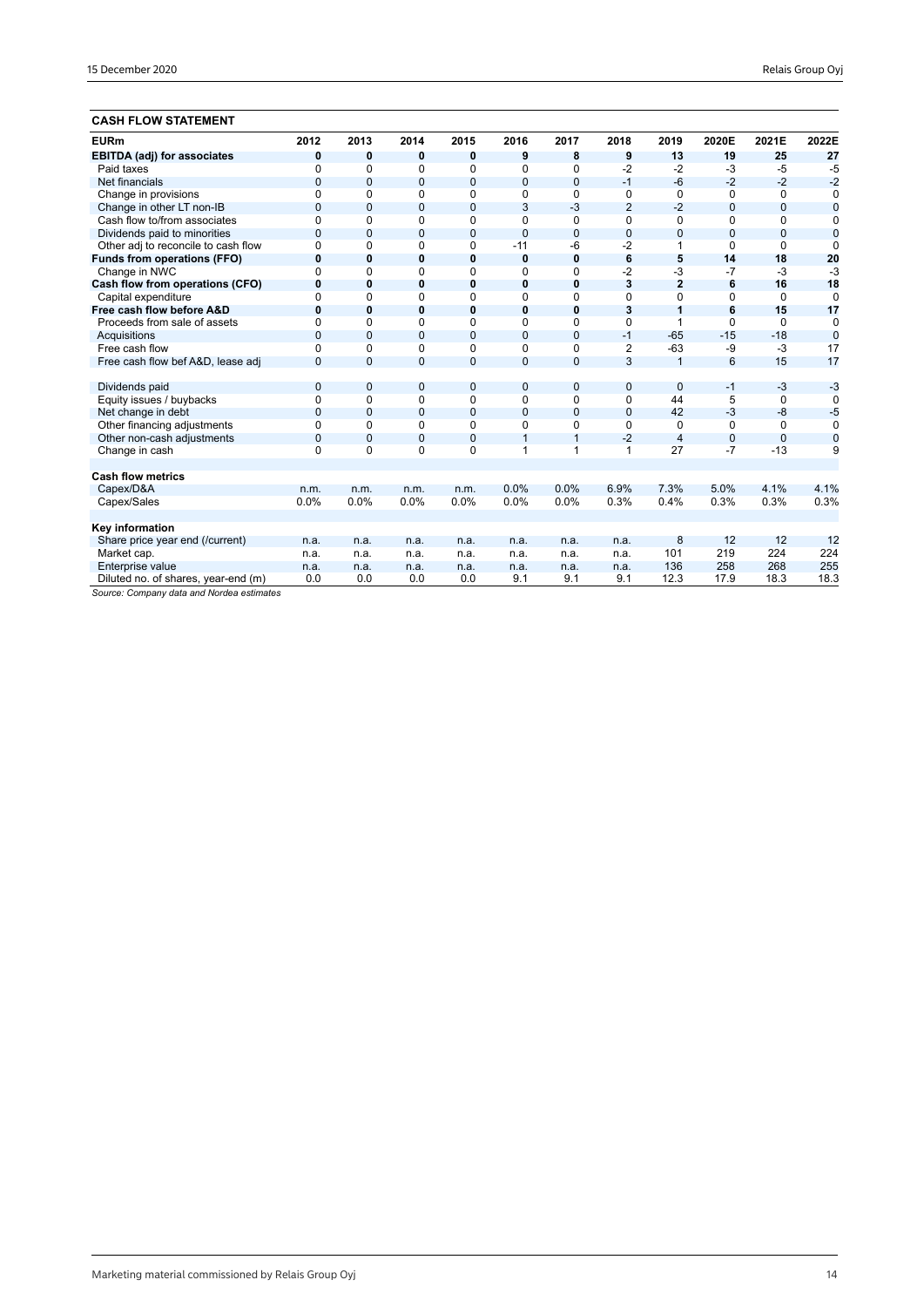# **Disclaimer and legal disclosures**

**Origin of the report**<br>This publication or report originates from: Nordea Bank Abp, including its branches Nordea Danmark, Filial af Nordea Bank Abp, Finland, Nordea Bank Abp, filial i Norge and<br>Nordea Bank Abp, filial i S

Nordea Bank Abp is supervised by the European Central Bank and the Finnish Financial Supervisory Authority and the branches are supervised by the European Central Bank and the Finnish Financial Supervisory Authority and the Financial Supervisory Authorities in their respective countries.

#### **Content of report**

This report has been prepared solely by Nordea Markets.

Opinions or suggestions from Nordea Markets credit and equity research may deviate from one another or from opinions presented by other departments in Nordea. This may typically be the result of differing time horizons, methodologies, contexts or other factors.

The information provided herein is not intended to constitute and does not constitute investment advice nor is the information intended as an offer or solicitation for the purchase or sale of any financial instrument. The information contained herein has no regard to the specific investment objectives, the financial situation or particular needs of any particular recipient. Relevant and specific professional advice should always be obtained before making any investment or credit decision

Opinions or ratings are based on one or more methods of valuation, for instance cash flow analysis, use of multiples, behavioural technical analyses of underlying market movements in combination with considerations of the market situation and the time horizon. Key assumptions of forecasts or ratings in research cited or reproduced appear<br>in the research material from the named sources. The subsequent versions of the report, provided that the relevant company/issuer is treated anew in such later versions of the report.

#### **Validity of the report**

All opinions and estimates in this report are, regardless of source, given in good faith, and may only be valid as of the stated date of this report and are subject to change without notice.

#### **No individual investment or tax advice**

The report is intended only to provide general and preliminary information to investors and shall not be construed as the basis for any investment decision. This report has<br>been prepared by Nordea Markets as general inform bears the risk of losses in connection with an investment.

Before acting on any information in this report, it is recommendable to consult (without being limited to) one's financial, legal, tax, accounting, or regulatory advisor in any relevant jurisdiction.

The information contained in this report does not constitute advice on the tax consequences of making any particular investment decision. Each investor shall make his/her own appraisal of the tax and other financial merits of his/her investment.

#### **Sources**

This report may be based on or contain information, such as opinions, estimates and valuations which emanate from: Nordea Markets' analysts or representatives, publicly<br>available information, information from other units o

To the extent this publication or report is based on or contain information emanating from other sources ("Other Sources") than Nordea Markets ("External Information"),<br>Nordea Markets has deemed the Other Sources to be rel accuracy, adequacy or completeness of the External Information.

#### **Limitation of liability**

Nordea or other associated and affiliated companies assume no liability as regards to any investment, divestment or retention decision taken by the investor on the basis of<br>this report. In no event will Nordea or other ass whether being considered as foreseeable or not) resulting from the information in this report.

#### **Risk information**

The risk of investing in certain financial instruments, including those mentioned in this report , is generally high, as their market value is exposed to a lot of different factors<br>such as the operational and financial con exchange rates, shifts in market sentiments etc. Where an investment or security is denominated in a different currency to the investor's currency of reference, changes in<br>rates of exchange may have an adverse effect on th Estimates of future performance are based on assumptions that may not be realized. When investing in individual shares, the investor may lose all or part of the investments.

#### **Conflicts of interest**

Readers of this document should note that Nordea Markets has received remuneration from the company mentioned in this document for the production of the report. The remuneration is not dependent on the content of the report.

Nordea, affiliates or staff in Nordea, may perform services for, solicit business from, hold long or short positions in, or otherwise be interested in the investments (including derivatives) of any company mentioned in the report.

To limit possible conflicts of interest and counter the abuse of inside knowledge, the analysts of Nordea Markets are subject to internal rules on sound ethical conduct, the management of inside information, handling of unpublished research material, contact with other units of Nordea and personal account dealing. The internal rules have been<br>prepared in accordance with applicable legislation cause others to abuse confidential information. It is the policy of Nordea Markets that no link exists between revenues from capital markets activities and individual analyst remuneration. Nordea and the branches are members of national stockbrokers' associations in each of the countries in which Nordea has head offices. Internal rules have<br>been developed in accordance with recommendations iss Policy, which may be viewed at www.nordea.com/mifid.

#### **Distribution restrictions**

The securities referred to in this report may not be eligible for sale in some jurisdictions. This report is not intended for, and must not be distributed to private customers in the UK or the US. This research report is intended only for, and may be distributed only to, accredited investors, expert investors or institutional investors in Singapore who may<br>contact Nordea Bank, Singapore Branch of 138 M

This publication or report may be distributed by Nordea Bank Abp Singapore Branch, which is subject to the supervision of the European Central Bank, the Finnish Financial<br>Supervisory Authority and the Monetary Authority of

This publication or report may be distributed in the UK to institutional investors by Nordea Bank Abp London Branch of 6th Floor, 5 Aldermanbury Square, London, EC2V<br>7AZ, which is under supervision of the European Central Conduct Authority and Prudential Regulation Authority in the United Kingdom. Details about the extent of our regulation by the Financial Conduct Authority and Prudential<br>Regulation Authority are available from us on reques

This report may not be mechanically duplicated, photocopied or otherwise reproduced, in full or in part, under applicable copyright laws.